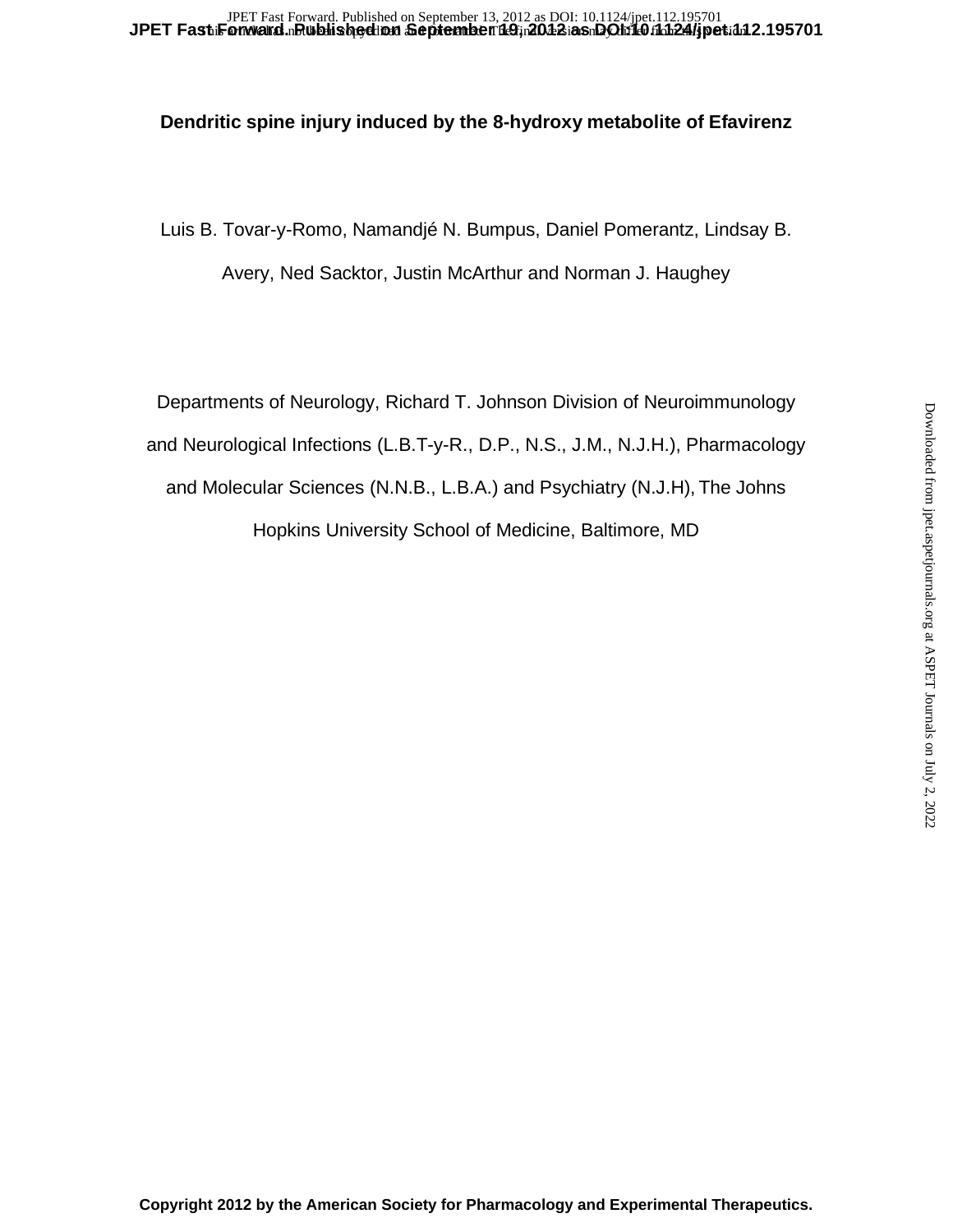# **Running title**

Efavirenz metabolites damage neuronal spines

Correspondence. Norman J. Haughey, Department of Neurology, The Johns

Hopkins University School of Medicine. Meyer 6-109, 600 North Wolfe Street.

Baltimore MD. 21287. email: nhaughe1@jhmi.edu. 443-287-3825 phone. 410- 955-0672 fax.

Text pages: 33

Figures: 6

Words in abstract: 241

Words in introduction: 489

Words in discussion: 926

# **Abbreviations:**

ARV, antiretroviral drug; CNS, central nervous system; cART, combination antiretroviral therapies; CYP, cytochrome P450; EFV, Efavirenz; HAD, HIVassociated dementia; HAND, HIV-associated neurocognitive disorders; VOCC, voltage-operated calcium channels.

**Recommended section:** Toxicology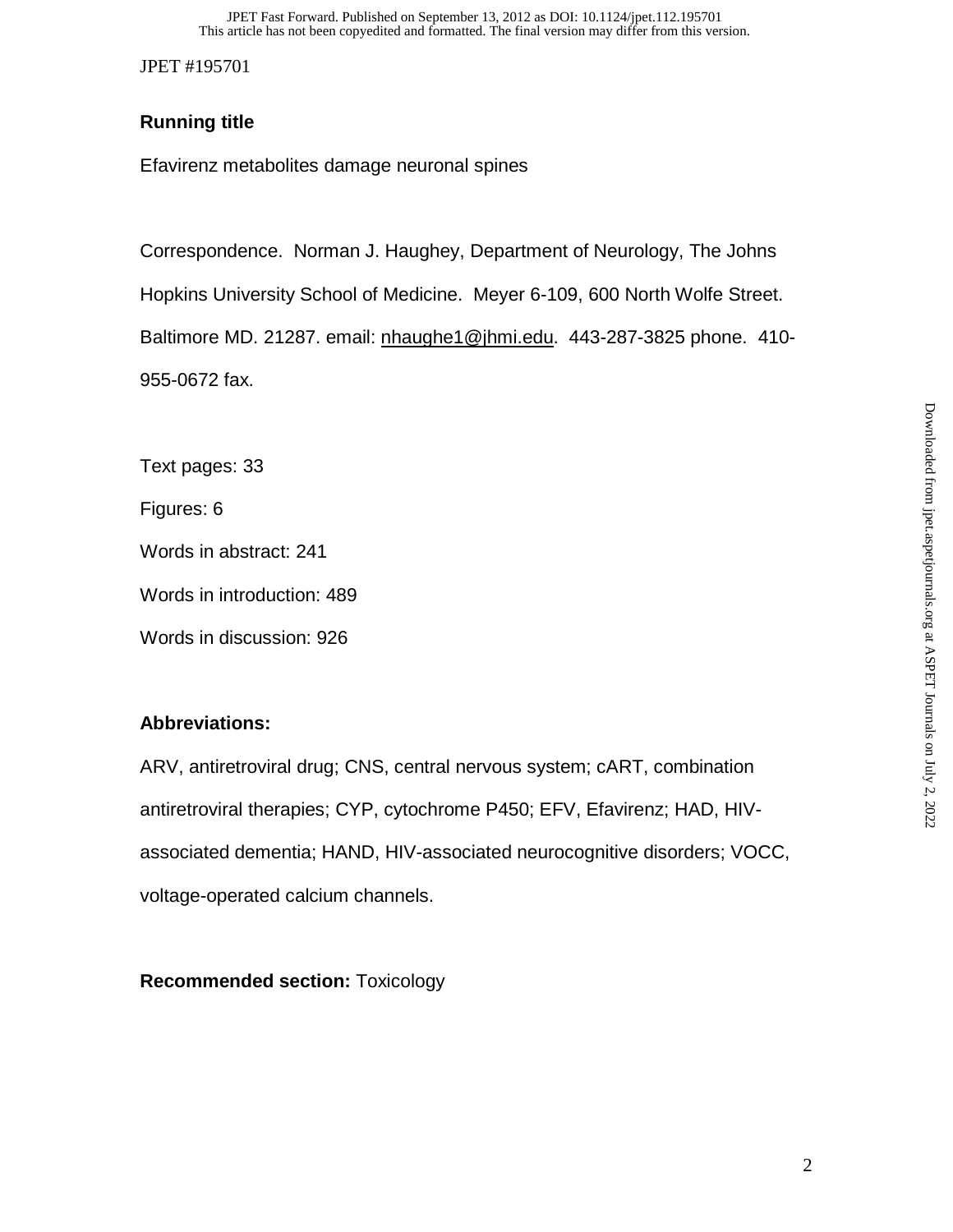## **ABSTRACT**

Despite combination antiretroviral therapies (cART), a significant proportion of HIV-infected patients develop HIV-associated neurocognitive disorders (HAND). Ongoing viral replication in the CNS due to poor brain penetration of cART may contribute to HAND. However, it has also been proposed that toxic effects of long-term cART may contribute to HAND. A better understanding of the neurotoxic potential of cART is critically needed in light of the use of CNS penetrating cART to contend with virus reservoir in brain. The Efavirenz (EFV) metabolites 7-hydroxyefavirenz (7-OH-EFV) and 8-hydroxyefavirenz (8-OH-EFV) were synthesized, purified, and chemical structures confirmed by mass spectrometry and NMR. The effects of EFV, 7-OH-EFV and 8-OH-EFV on calcium, dendritic spine morphology, and survival were determined in primary neurons. EFV, 7-OH-EFV and 8-OH-EFV each induced neuronal damage in a dose dependent manner. However, 8-OH-EFV was at-least an order of magnitude more toxic than EFV or 7-OH-EFV, inducing considerable damage to dendritic spines at a 10 nM concentration. The 8-OH-EFV metabolite evoked calcium flux in neurons, which was primarily mediated by L-type voltage operated calcium channels. Blockade of L-type VOCCs protected dendritic spines from 8- OH-EFV-induced damage. Concentrations of EFV and 8-OH-EFV in the cerebral spinal fluid of HIV-infected subjects taking EFV were within the range that damaged neurons in culture. These findings demonstrate that the 8-OH metabolite of EFV is a potent neurotoxin and highlight the importance of directly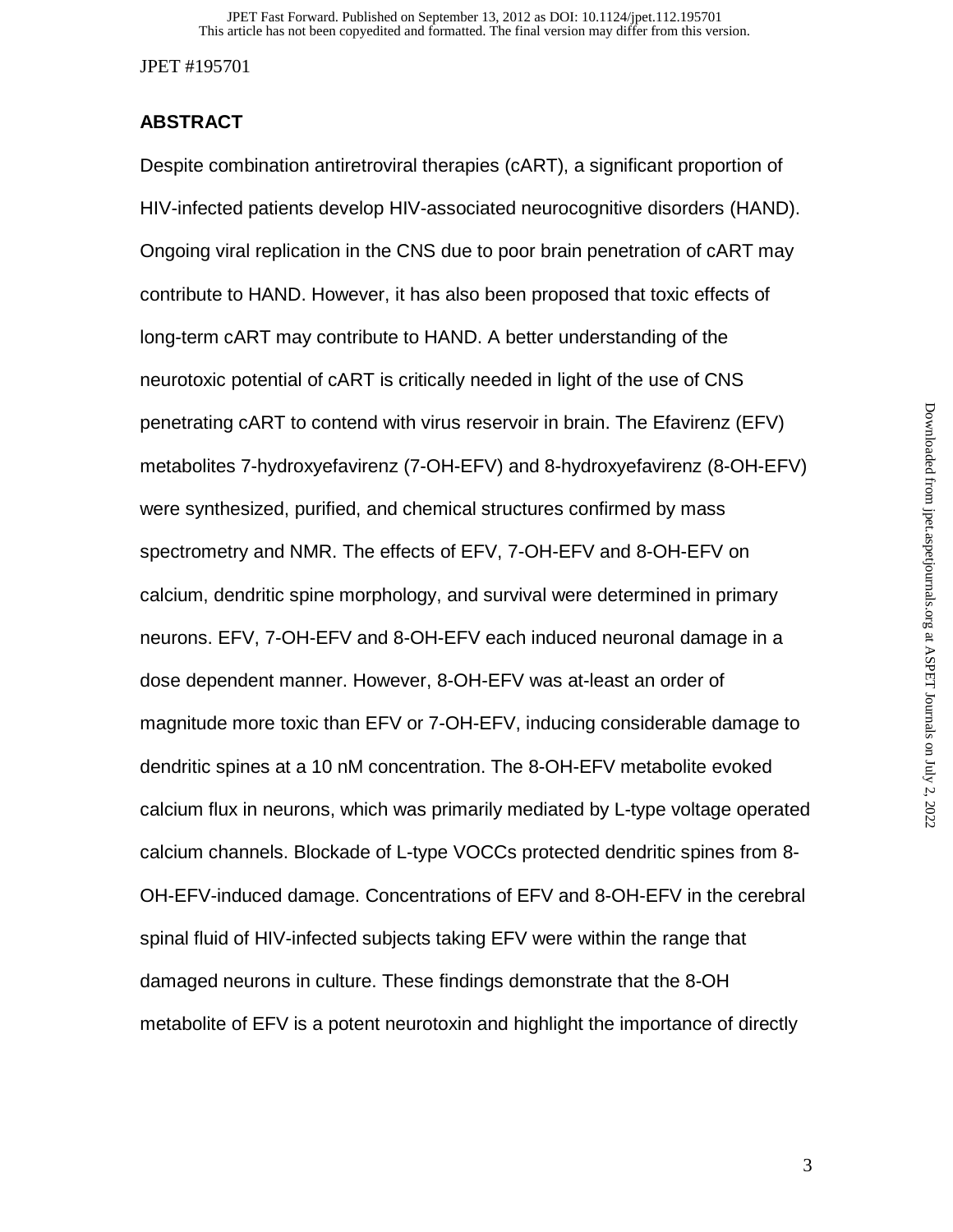This article has not been copyedited and formatted. The final version may differ from this version. JPET Fast Forward. Published on September 13, 2012 as DOI: 10.1124/jpet.112.195701

JPET #195701

determining the effects of antiretroviral drugs, and drug metabolites on neurons

and other brain cells.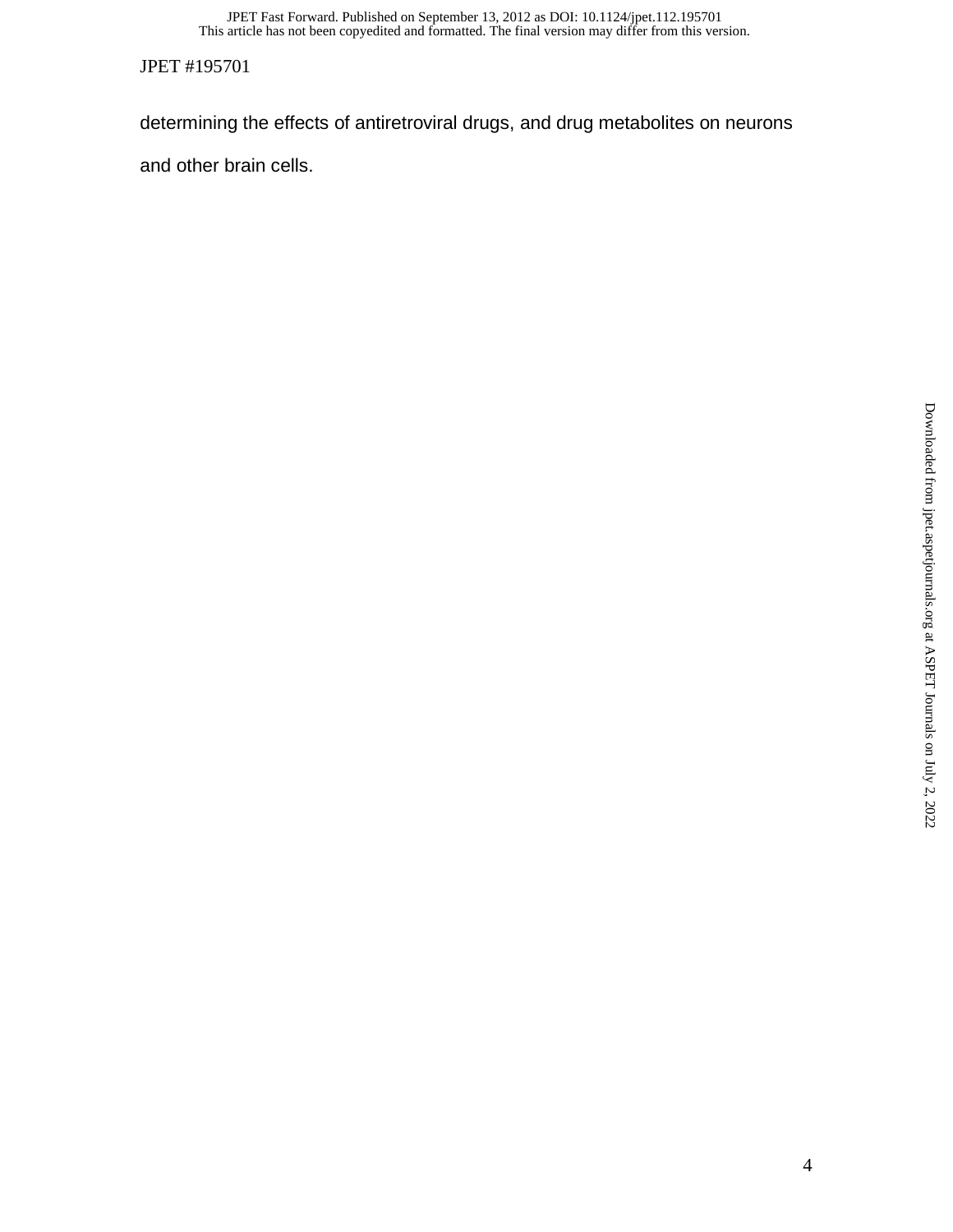## **Introduction**

 The widespread use of combination antiretroviral therapy (cART) dramatically decreased the mortality rate of HIV-infected individuals, and decreased the incidence of HIV-associated dementia (HAD (Heaton et al., 2011). Although cART decreased the incidence HAD, it appears to have had little impact on the prevalence of milder forms of cognitive impairments that are collectively known as HIV-Associated Neurocognitive Disorders (HAND) (Heaton et al., 2010; Letendre et al., 2010; McArthur et al., 2010; Heaton et al., 2011; Valcour et al., 2011b). Currently available data suggests that 50% of HIV-infected subjects will develop a neurologic disorder (Chang et al., 2004; Ernst and Chang, 2004; Valcour et al., 2004; Chang et al., 2008; Valcour et al., 2011a). Moreover, the occurrence of HAND is associated with an increased risk of death (Vivithanaporn et al., 2010). Although the mechanism(s) for this residual cognitive impairment and association with increased mortality are not completely understood, continued viral replication in the brain due to insufficient central nervous system (CNS) penetration of cART is though to be an underlying mechanism (Robertson et al., 2007). Therefore, cART regimens with increased brain penetration have been proposed to combat HAND (Letendre et al., 2008). While there is evidence that this approach reduces CSF viral load (Marra et al., 2009) and may improve cognitive function(Letendre et al., 2004; Smurzynski et al., 2011), there is also evidence that some antiretroviral drugs (ARVs) are toxic to neurons (Liner et al., 2010), and that ARVs with increased brain penetration are associated with poor cognitive performance (Tozzi et al., 2007; Marra et al., 2009). Therefore, the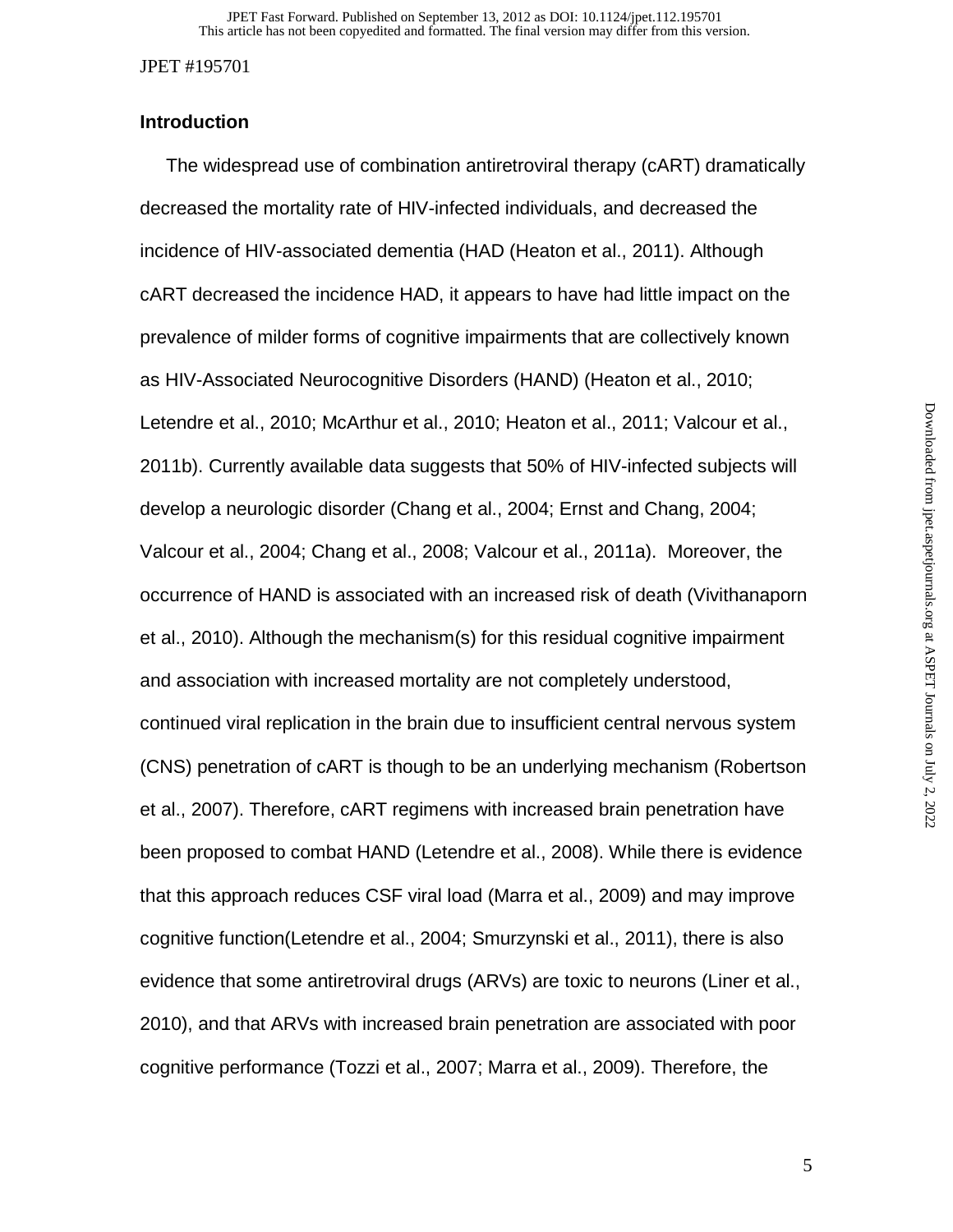effectiveness of brain penetrating cART regimens is currently in question (Koopmans et al., 2009).

 Few studies have directly determined the effects of antiretroviral drugs on neuronal function (Schweinsburg et al., 2005; Cardenas et al., 2009), and no studies have determined potential neurotoxic effects of antiretroviral drug metabolites. Most xenobiotics are metabolized by the cytochrome P450 (CYP) superfamily of enzymes that catalyze Phase 1 reactions (oxidation, reduction, hydrolysis). CYPs are concentrated in liver, but are also expressed in brain (Gervot et al., 1999; Bhagwat et al., 2000; Miksys et al., 2003). CNS effects of the non-nucleoside reverse transcriptase inhibitor Efavirenz ((*S*)-(-)-6-chloro-4- (cyclopropylethynyl)-4-(trifluoromethyl)-2,4-dihydro-1H-3,1-benzoxazin-2-one; EFV), have been reported that include sleep disturbances, cognitive and mood disorders(Marzolini et al., 2001; Perez-Molina, 2002; Lochet et al., 2003; Rihs et al., 2006), but to date there are no studies that have directly determined the effects of EFV or its metabolites on neuronal function.

 EFV is metabolized primarily by CYP2B6 to produce a series of metabolites of which 8-hydroxyefavirenz (8-OH-EFV) is the most abundant (Ward et al., 2003; Bumpus et al., 2006; Ogburn et al., 2010). In this study we provide evidence that 8-OH-EFV is a potent neurotoxin that dysregulates neuronal calcium homeostasis, and damages dendritic spines in the low nM range. The effects of this metabolite are distinct from the parent drug, and highlight the importance of screening not only antiretroviral medications for neurotoxicity, but also drug metabolites.

6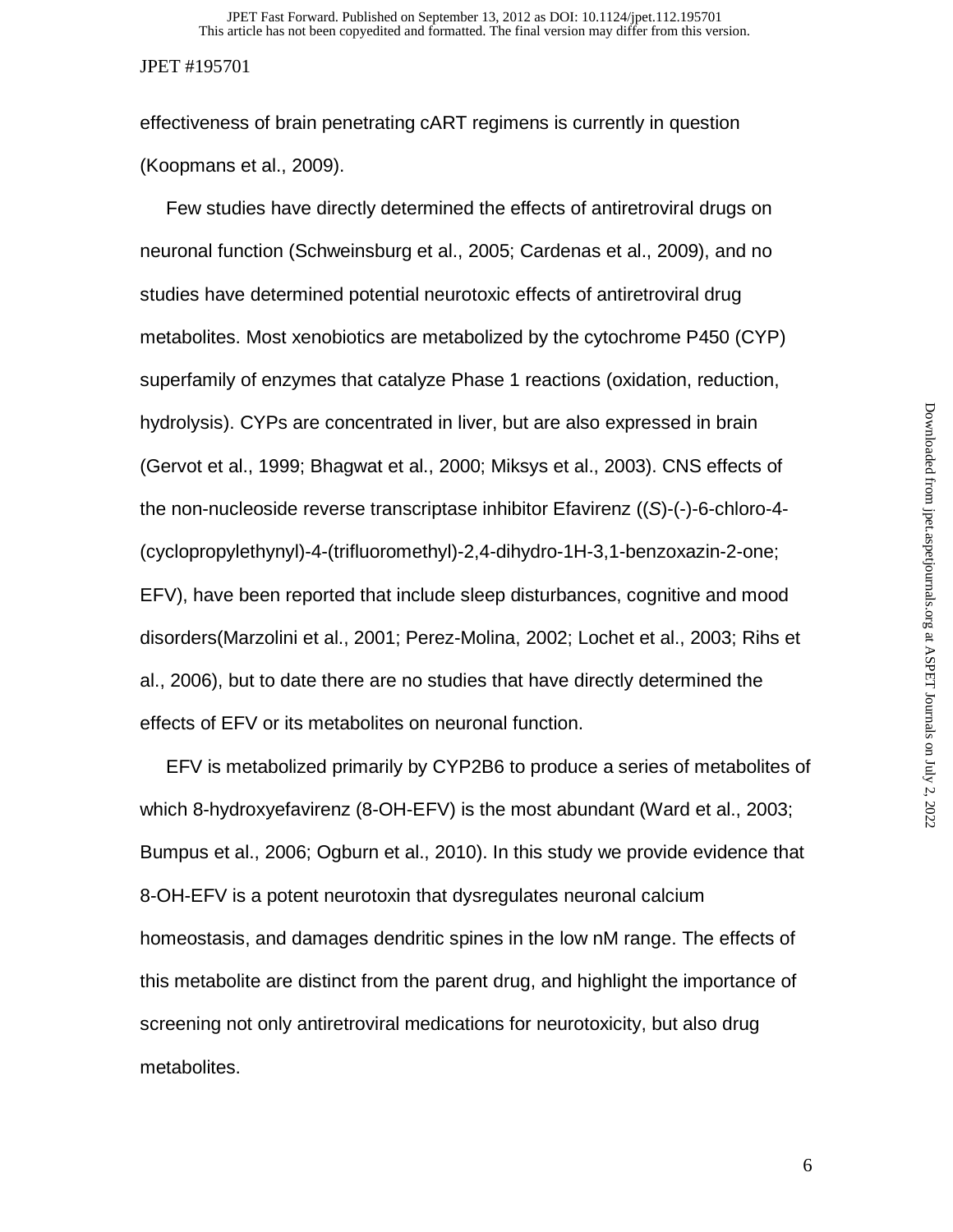## **METHODS**

**Human Plasma and CSF.** Paired plasma and CSF samples were obtained from 13 HIV-infected subjects enrolled in the North Eastern AIDS Dementia (NEAD) study (Sacktor et al., 2002). All subjects were taking cART regimens that included EFV. Subjects consisted of 10 males and 3 females aged  $49.23 \pm 10.35$ years. CD4+ cell counts in this population were 369.6  $\pm$  110.1 cells/mm<sup>3</sup>. HIV was detectable in plasma of 3 subjects, and in CSF of 4 subjects.

# **Production and isolation of 7-hydroxy and 8-hydroxy efavirenz.** P450 2A6

and P450 2B6 cDNAs were co-transformed and expressed with cytochrome P450 reductase in Escherichia coli to produce active P450s (Locuson et al., 2009). EFV (50 µM) was incubated with the membrane preparation for 60 min followed by termination of the reaction using acetonitrile. The samples were spun at 4000 x g for 10 min at 4ºC, supernatant was removed, and the metabolites purified by high pressure liquid chromatography (HPLC) using a Beckman Coulter 4.6 x 250 mm C18 HPLC column. The mobile phase consisted of water 0.1% formic acid (mobile phase A) and acetonitrile 0.1% formic acid (mobile phase B) using a gradient of 55% to 70% B over 24 min.

 Following collection of the metabolite containing fractions, the samples were lyophilized and weighed. Methanol was then added to reconstitute the sample such that a 1% 8-hdyroxyefavirenz or 7-hydroxyefavirenz solution was produced. The absorbance of a 1-cm layer of the solution at 247 nm was then measured.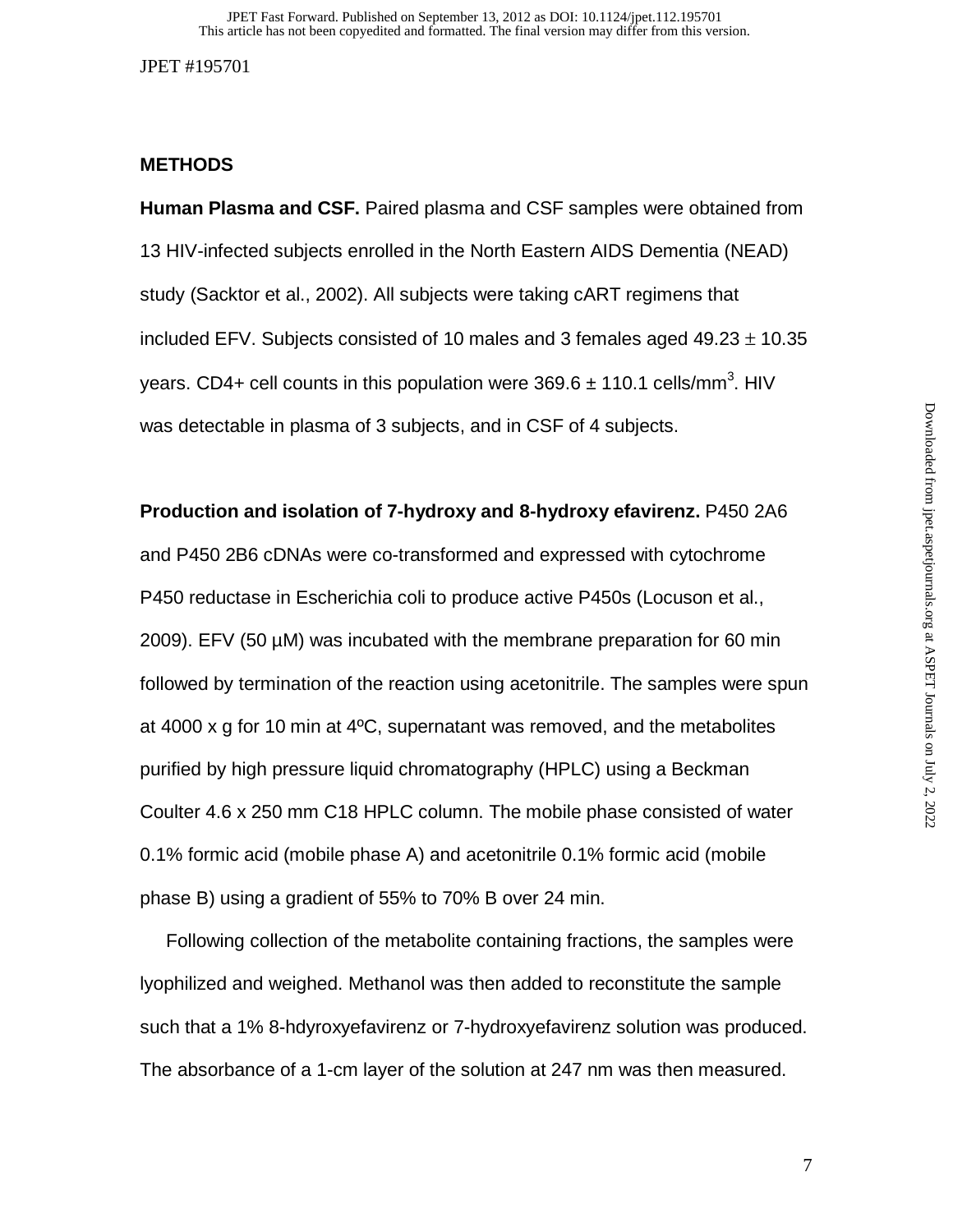The amount of 8-hydroxyefavirenz was calculated using a molar absorptivity value of 46.5 (specific absorbance: A(1%, 1cm) *=* 465) and 48.3 (specific absorbance:  $A(1\% \, 1cm) = 483$ ) for 7-hydroxyefavirenz.

**Quantification of EFV, 7-OH-EFV and 8-OH-EFV**. Sample preparation has been previously described (Avery et al., 2010). Briefly, a racemic fluorinated analog of EFV (F-EFV; 10 ng) was added to 50 µl of sample prior to extraction for use as an internal standard. Extraction was conducted using a liquid: liquid method with a 1:1 mixture of hexane and ethyl acetate containing ammonium formate (50 mM). The organic layer was dried and reconstituted in 100 µl of methanol. A fraction of 5 µl was subjected to ultra high performance liquid chromatography tandem mass spectrometry (UPLC-MS-MS) using an AB Sciex QTRAP 5500 mass spectrometer (Foster City, CA) interfaced with an Acquity UPLC equipped with sample and binary solvent managers (Waters, Milford, MA). EFV, 7-OH-EFV, 8-OH-EFV and F-EFV were resolved with a Waters XTerra MS C18, 2.5 µm, 21x50 mm column at a flow rate of 0.5 ml/min using gradient elution of mobile phase A (water, 0.1 % formic acid) to B (acetonitrile, 0.1 % formic acid). Detection was performed in negative ion ESI mode via multiple reaction monitoring (MRM). The following MRM transitions were employed for quantification: m/z 314.0>244.1 (EFV), m/z 329.9>162.0 (8-OH-EFV), m/z 329.9 > 188.9 (7-OH-EFV) m/z 298.0>227.9 (F-EFV). A standard curve was run to simultaneously quantify EFV, 7-OH-EFV and 8-OH-EFV, with a lower quantification limit of 0.5 ng/ml.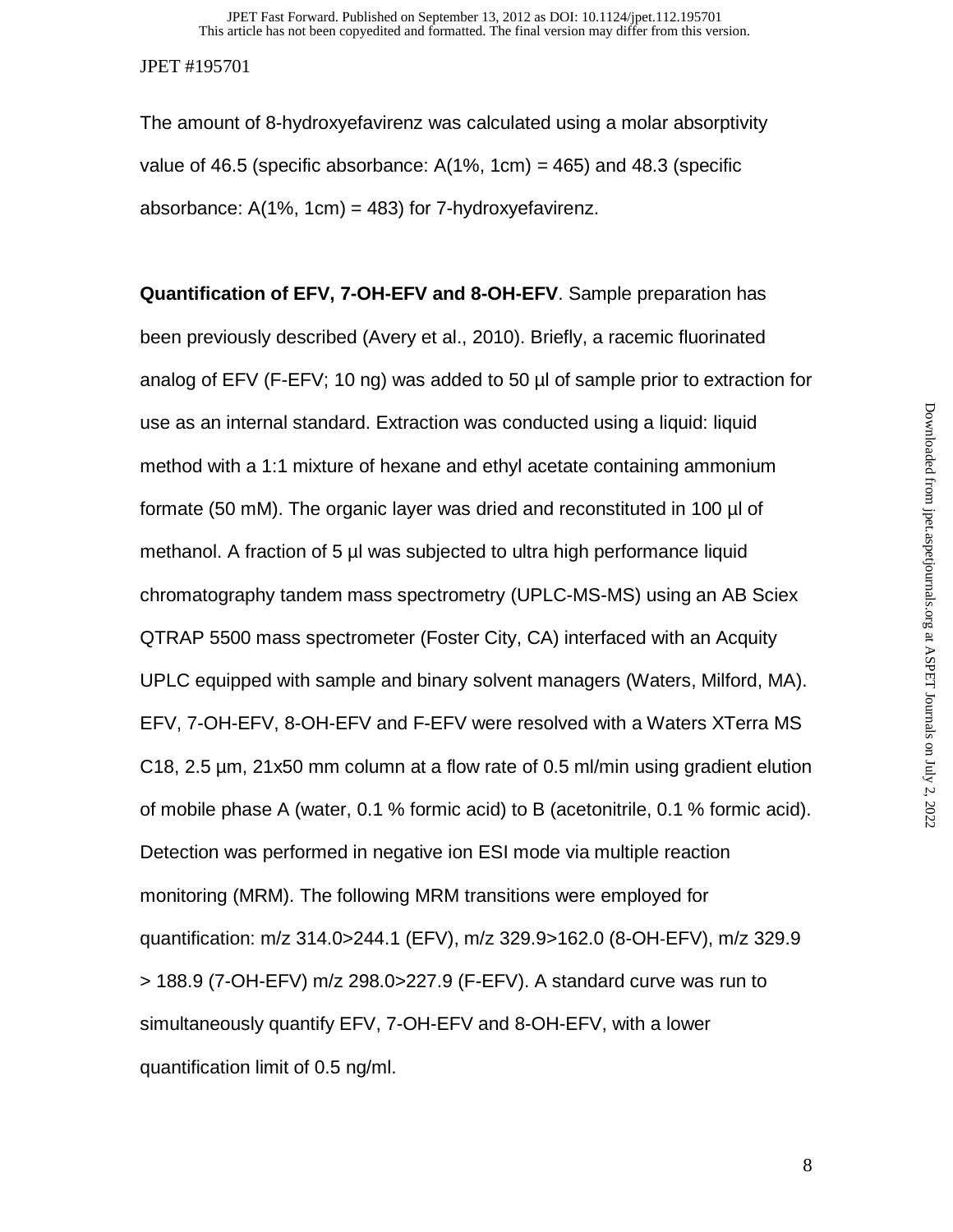**Cell Culture.** Hippocampal neuronal cultures were prepared from embryonic day 18 Sprague Dawley rats using methods that have been described previously (Wheeler et al., 2009; Xu et al., 2011). In brief, Hippocampi were isolated, trypsinized and cells were dissociated by tituration in a calcium- and magnesiumfree Hank's balanced salt solution. Neurons were plated at a density of 150,000 cells/ml on 15 mm diameter polyethylenimine coated glass coverslips in Neurobasal media supplemented with B-27 (Invitrogen, Carlsband CA) and 1% antibiotic solution (10<sup>4</sup> U of penicillin G/ml, 10 mg streptomycin/ml and 25  $\mu$ g amphotericin B/ml)(Sigma). Three hours after plating, total media was replaced and thereafter was supplemented with Neurobasal media containing B-27 every 7 days. Immunofluorescent staining for microtubule-associated protein 2 (neurons) routinely shows that hippocampal cultures are > 98 % neurons with the remainder of cells predominantly glial fibrillary acidic protein positive astrocytes. Hippocampal cultures were used between 14 and 21 days *in vitro*.

**Calcium imaging.** Cytosolic calcium levels ( $[Ca<sup>2+</sup>]_{c}$ ) were measured using the Ca<sup>2+</sup>-specific fluorescent probe Fura-2AM. Rat hippocampal neurons were incubated for 20 min with Fura-2AM (2 μM) at 37°C in Neurobasal media containing B27 supplement. Neurons were then washed with Locke's buffer (154 mM NaCl, 3.6 mM NaHCO<sub>3</sub>, 5.6 mM KCl, 1 mM MgCl<sub>2</sub>, 5 mM HEPES, 2.3 mM CaCl<sub>2</sub>, 10 mM glucose; pH 7.4) to remove extracellular Fura-2 and incubated at 37°C for an additional 10 min to allow complete de-esterfication of the probe. Coverslips containing Fura-2 loaded cells were mounted in an RC-26 imaging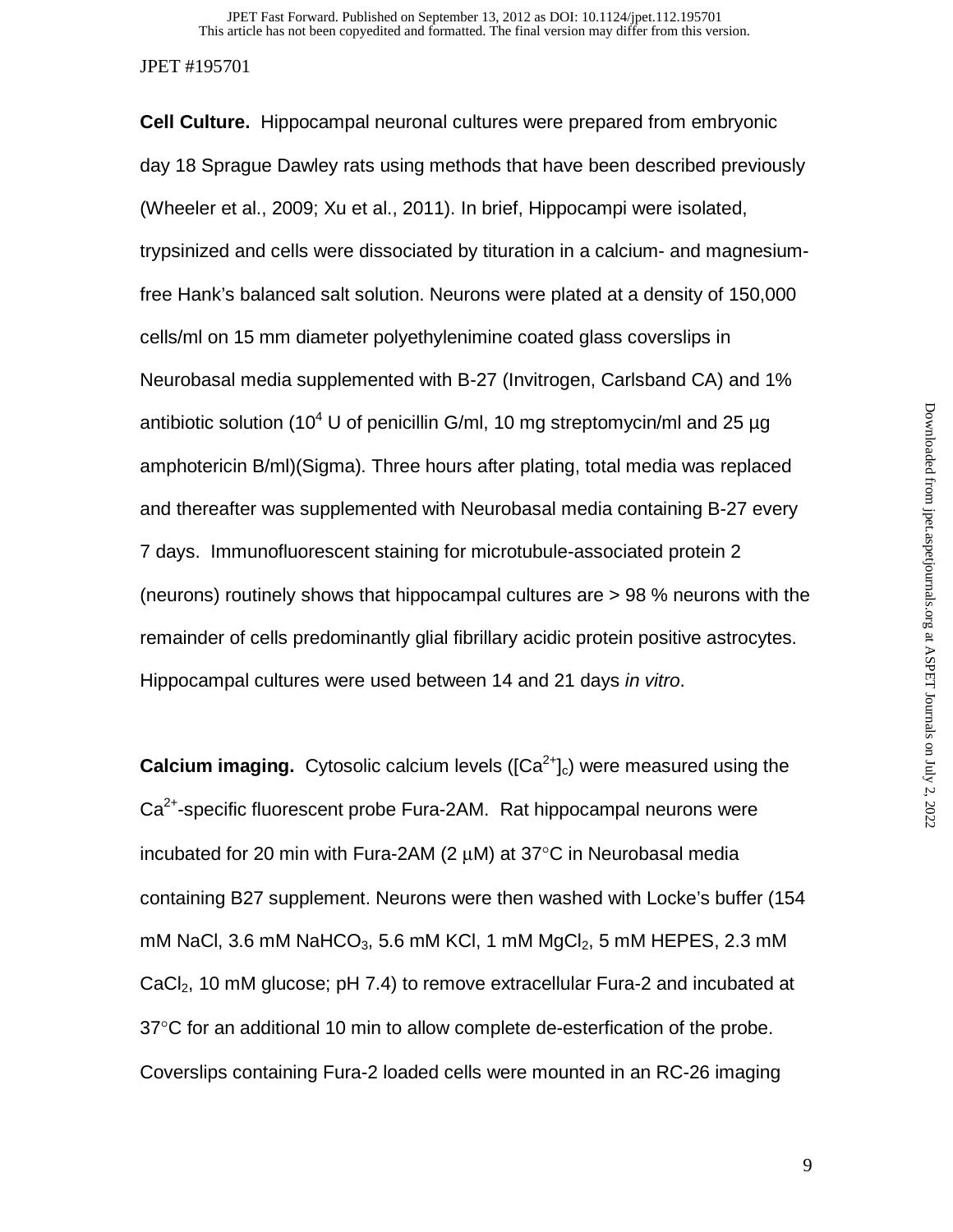chamber (Warner Instruments, Hamden CT) and maintained at 37°C (TC344B Automatic Temperature Controller; Warner instruments Hamden, CT). Neurons were perfused at the rate of 2 ml/min with Locke's buffer using a V8 channel controller (Warner Instruments, Hamden CT). Rapid switching from vehicle to Locke's buffer containing EFV, 7-OH-EFV or 8-OH-EFV was accomplished by placing the perfusion tube and suction apparatus close to the cells to be imaged (with  $\sim$  a 0.05 cm gap) so that a thin film of perfusate rapidly passed over the cells. Cells were excited at 340 and 380 nm, and emission was recorded at 510 nm with a video-based intrtacellular imaging system (Photon Technology Inc. Ontario, Canada) equipped with a QuantEM 512sc electron-multiplying gain camera (Photometrics Inc. Tuscon, AZ). Images were acquired at the rate of 200 ms per image pair from cell somas. The fluorescent intensities of ratio images were converted to nM  $[Ca^{2+}]_c$  by curve fitting using reference standards as previously described (Wheeler et al., 2009).

**Cell survival.** Cell viability was determined by nuclear morphology using the fluorescent DNA binding dye Hoescht 33342 as described previously (Haughey et al., 2001). Nuclei were visualized on a Ziess Axiovert 200 inverted microscope (Carl Zeiss microscopy Thornwood NY) under epilfuorescence illumination (340 nm excitation and 510 nm barrier filter) using a 40 X oil immersion objective. Two hundred cells from 5 fields in 3 separate cultures per experimental condition were counted without knowledge of the experimental condition. Cells in which nuclear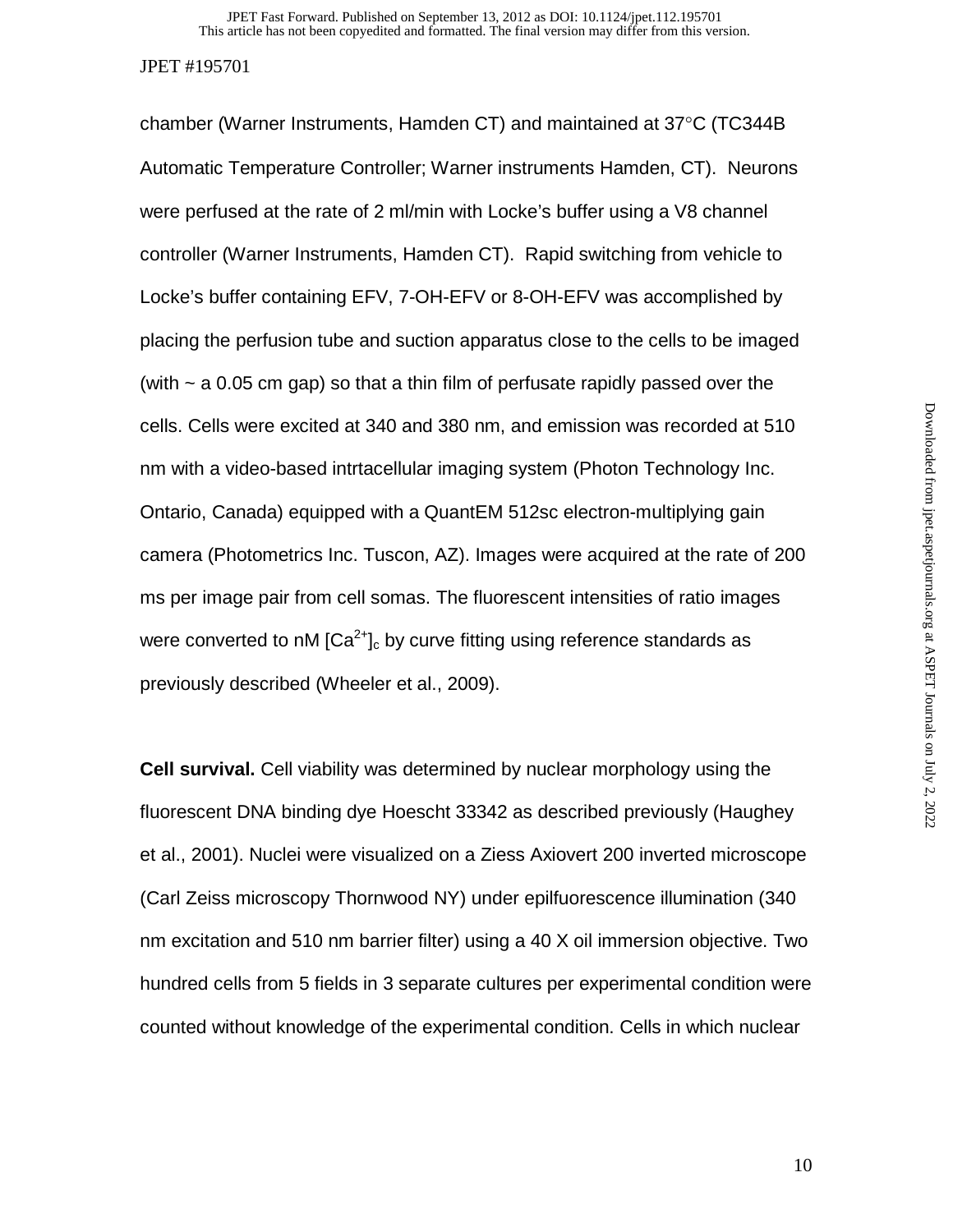staining was diffuse were considered viable and cells where nuclear staining was condensed or fragmented were considered "apoptotic".

**Imaging and quantification of dendritic spines.** Dendritic spines were visualized by staining F-actin with phalloidin conjugated to Alexa 568. Neurons were washed once with PBS and fixed with ice-cold 4% PFA for 20 min. Cells were then washed with PBS containing 100 mM glycine, and incubated for 5 min in PBS containing 0.1% Triton X-100, and incubated with phalloidin 568 (5U/ml) for 30 min at room temperature. Coverslips were washed twice with PBS to remove excess probe, and mounted on glass slides using a permanent mounting medium containing anti-fading agents (Vectashield). Dendritic branches were visualized using a Ziess Axiovert 200 inverted microscope (Carl Zeiss microscopy) equipped with an Orca CCD camera (Hamamatsu Photonics) under epilfuorescence illumination (558 nm excitation and 568 nm emission) using a 100 X oil objective.

 A minimum of ten neurons from three independent experiments was analyzed for each condition. The number of dendritic spines (defined as thin protrusions emerging from dendritic processes) extending from 2-5 primary dendrites/neuron was quantified for a distance of approximately 20 μm from the cell soma using AxioVision 4.8.2 (Carl Zeiss Inc). Spine density across all measured dendritic segments was normalized to the length of the primary dendrite. Measurements were conducted by an investigator blinded to the experimental condition (D.G.).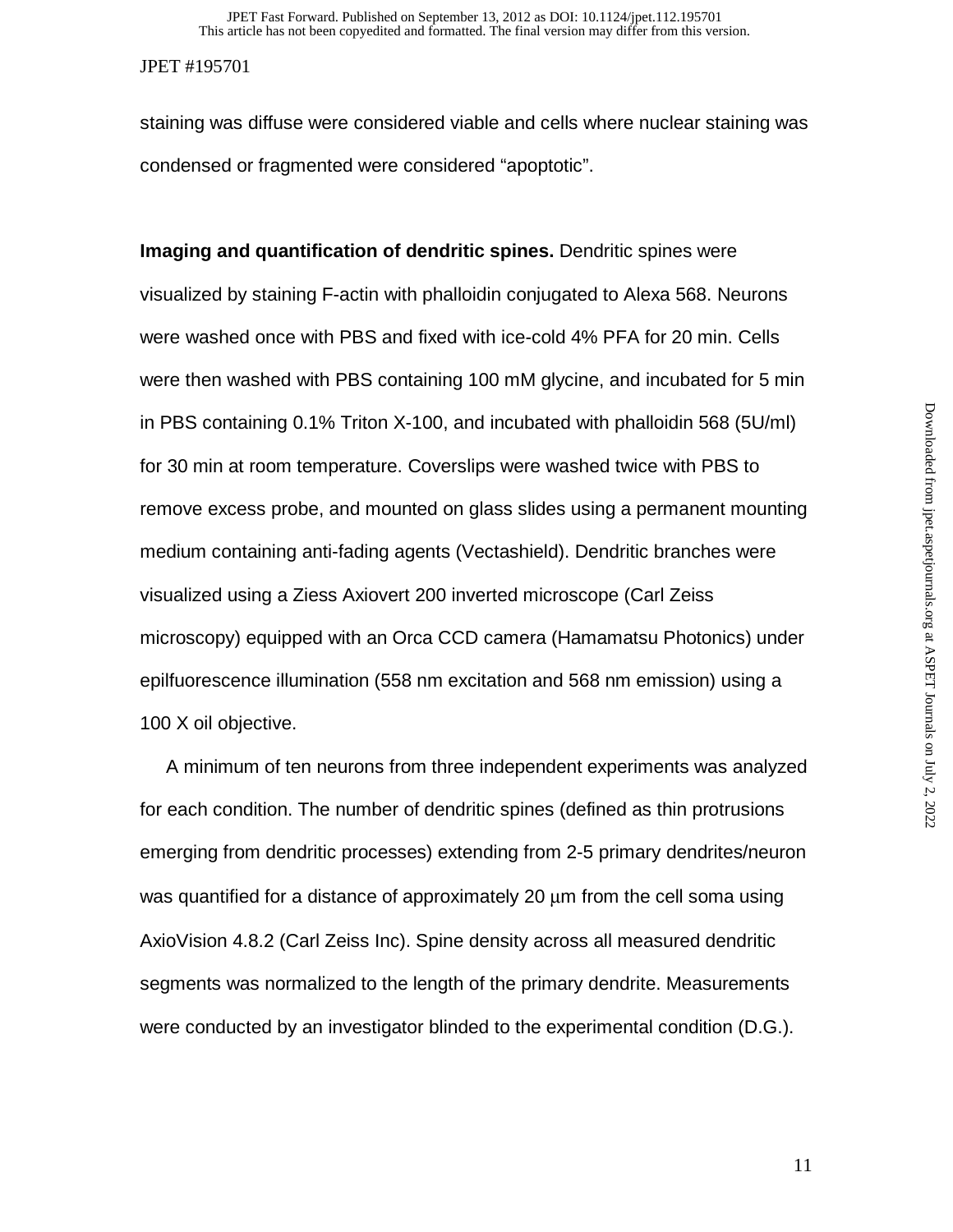## **RESULTS**

## **The 8-hydroxyefavirenz metabolite evokes calcium influx in neurons.**

EFV and the 7-OH-EFV and 8-OH-EFV metabolites used for these studies were isolated by HPLC-fractionation and the structures confirmed using mass spectrometry and NMR according to published spectral information (Mutlib et al., 1999) (Fig 1). We first investigated whether EFV or its hydroxylated metabolites could alter intracellular  $Ca^{2+}$  homeostasis in primary rat hippocampal neurons. Two-minute applications of EFV (10  $\mu$ M), or 7-OH-EFV (10  $\mu$ M) had no effect on intracellular calcium (Fig 2A-C). However, applications of 8-OH-EFV (10 μM) induced immediate increases of intraneuronal  $Ca<sup>2+</sup>$  (Fig 2D). With a 10  $\mu$ M dose of 8-OH-EFV, approximately half of the neurons appeared undergo a catastrophic loss of membrane integrity and release of the calcium probe. The remaining neurons exhibited clear signs of damage including beading of neurites and vacuolization of the soma (data not shown). We then conducted a dose response for 8-OH-EFV (0.1-10 μM) and found that 1 μM was the minimum effective dose to consistently increase intraneuronal  $Ca<sup>2+</sup>$  (Fig 2E) within 1-5 sec of application (Fig 2E inset). Applications of 8-OH-EFV induced the entry of calcium from an extracellular source, since the removal calcium from the buffer blocked this effect (Fig 2F, G).

To determine the mechanism of  $Ca<sup>2+</sup>$  influx we used pharmacological inhibitors to block the major calcium permeable ion channels in neurons including NMDA (MK-801; 20 μM), AMPA (NBQX; 20 μM), purinergic (PPADS; 10 μM and Suramin; 100 μM), or voltage-gated calcium channels (VOCC; nifedipine; 10 μM)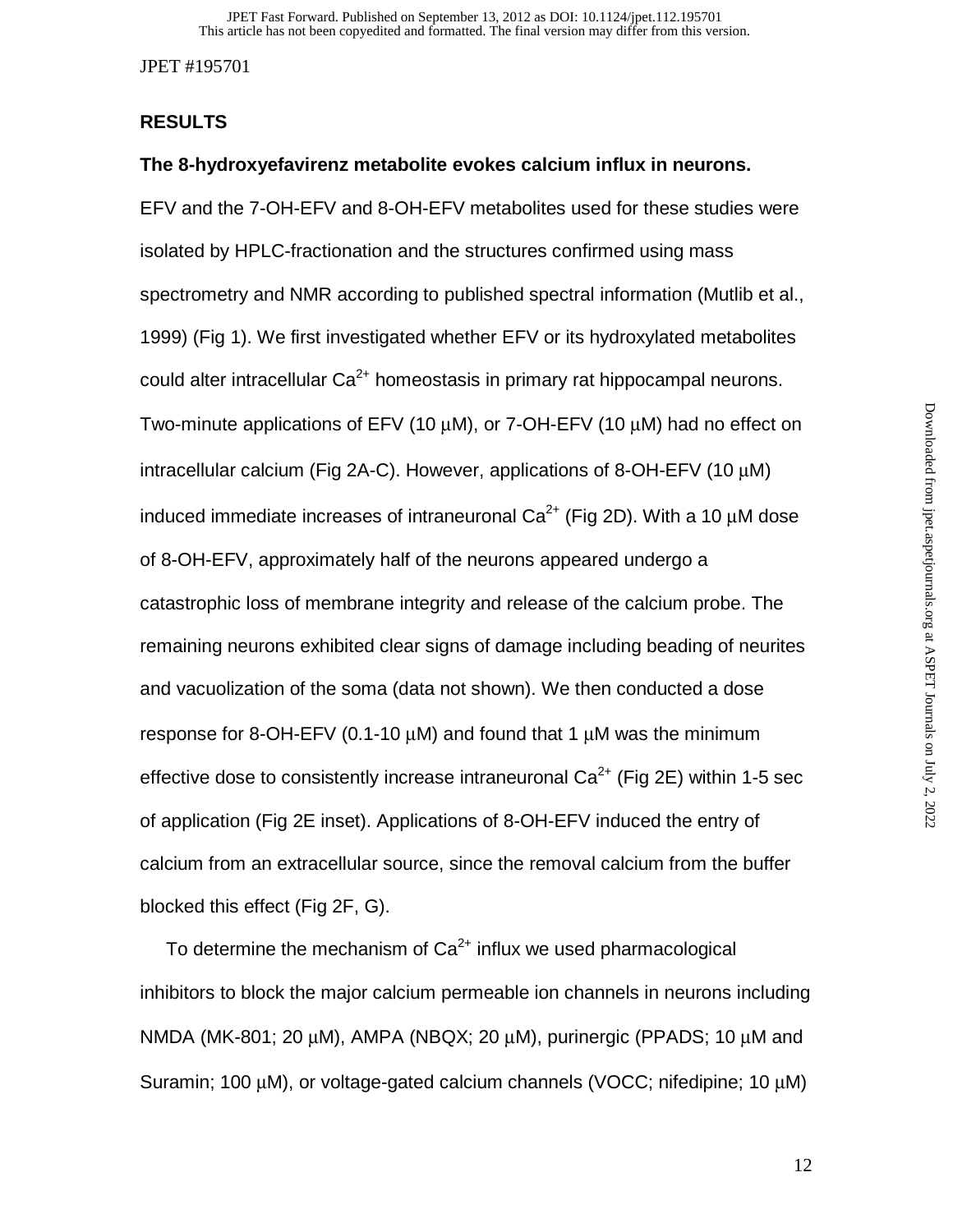and exposed neurons to 8-OH-EFV (1 μM; Fig 3A). Blockade of NMDA or AMPA receptors had no effects on 8-OH-EFV-induced calcium influx (Fig 3B-C). Blockade of purinergic receptors (Fig 3D, E), or VOCC (Fig 3F) each partially reduced 8-OH-EFV-evoked calcium influx. Blocking both purinergic receptors and VOCC slowed the rise of intraneuronal  $Ca<sup>2+</sup>$  that followed 8-OH-EFV exposures, but resulted in a similar peak level within 100 sec. compared with either drug alone (Figure 3G).

## **8-hydroxyefavirenz is potent neurotoxin.**

We exposed primary neuronal cultures to EFV, 7-OH-EFV, or 8-OH-EFV (0.01-10 μM) for 24 h and determined apoptosis by nuclear morphology using the fluorescent DNA binding dye Hoescht 33342. The dose-response relationships for EFV and 7-OH-EFV were similar, with each compound exhibiting a minimum toxic dose of 0.1 μM that produced  $41.3 \pm 14.0\%$  (EFV), and  $41.2 \pm 15.0\%$  (7-OH EFV) increases in apoptotic nuclei (Fig 4). At the highest dose tested (10 μM) EFV produced a  $66.6 \pm 4.2\%$  and 7-OH-EFV produced a  $63.5 \pm 12.2\%$  increase in apoptotic nuclei (Fig 4A) In contrast, 8-OH-EFV was at-least an order of magnitude more toxic, and increased the percent of apoptotic nuclei to 36.4%  $\pm$ 7.1% at a 0.01 μM dose (Fig 4A). Neurotoxicity induced by 8-OH-EFV was not prevented by inhibition of purinergic receptors with PPADS  $(37.9 \pm 11.8 \%)$ death), but was partially prevented by inhibition of L-type VOCCs (24.5  $\pm$  8.0 % death). Inhibition of both purinergic receptors and L-type VOCCs did not further improve neuronal survival (27.6  $\pm$  8.0; Fig. 4B).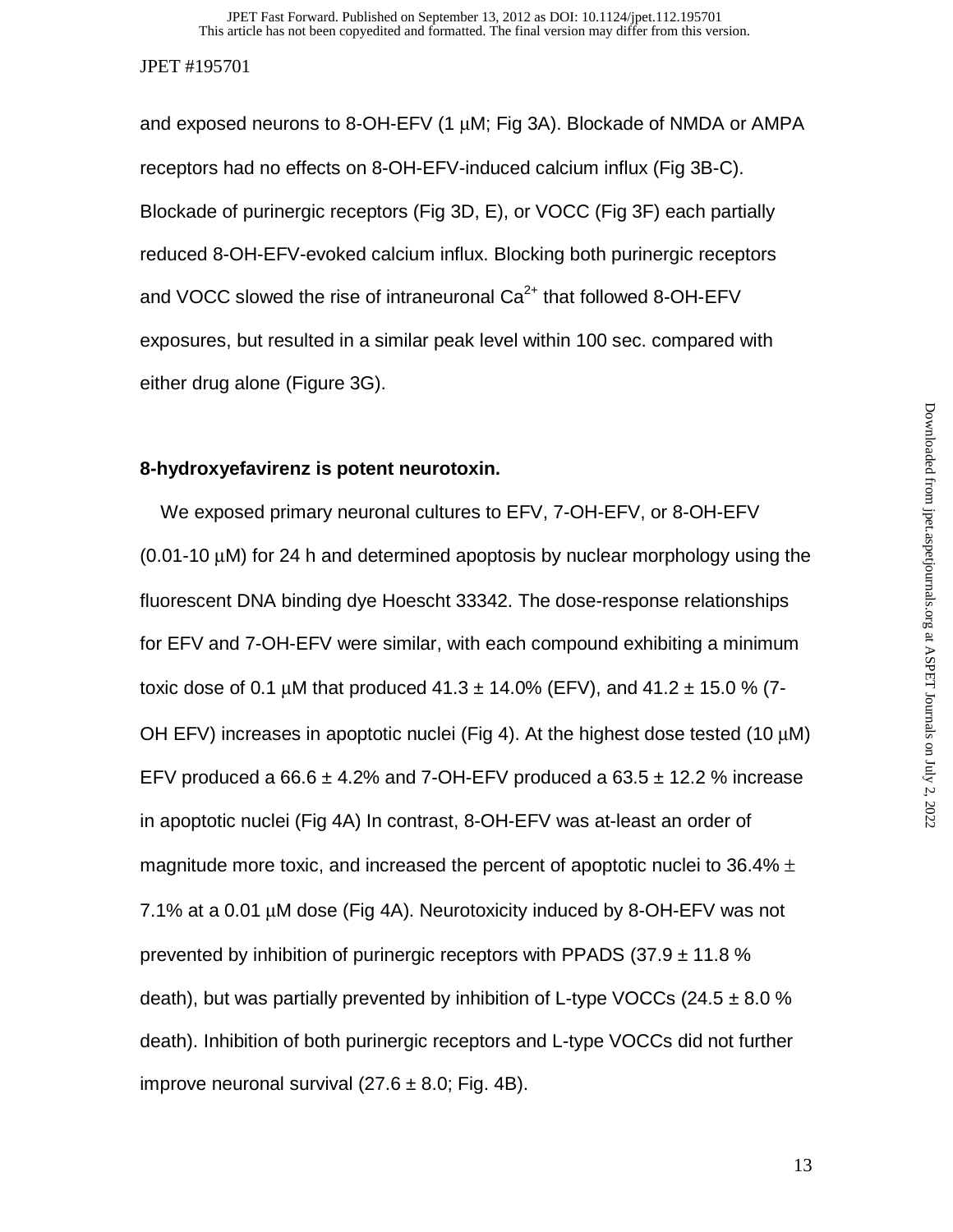We next determined if low concentrations of EFV, or its hydroxylated metabolites (0.01 and 0.1 μM) damaged dendritic spines. EFV and the metabolites 7-OH-EFV and 8-OH-EFV each produced considerable loss of dendritic spines at a 0.1  $\mu$ M dose. In control conditions there were  $9.5 \pm 0.9$ secondary dendrites per 10  $\mu$ m. Spine density was reduced to 4.0  $\pm$  1.4 for EFV,  $4.9 \pm 1.5$  for 7-OH-EFV, and to  $4.7 \pm 1.6$  for 8-OH-EFV with a 0.1  $\mu$ M dose. In contrast, the 8-OH metabolite of EFV was considerably more toxic, and reduced the number of dendritc spines to  $5.2 \pm 1.7$  per 10  $\mu$ m at a dose of 0.01  $\mu$ M (Fig 5B). EFV and 7-OH-EFV at the dose of 0.001 μM did not appreciably alter the number of dendritic spines (Fig 5A). Blockade of purinergic receptors with PPADS did not rescue dendritic spine damage induced by 8-OH-EFV (5.2  $\pm$  2.0 per 10 μm), while inhibition of L-type VOCCs with nifedipine partially protected from 8-OH-EFV induced spine loss  $(8.9 \pm 2.4$  per 10  $\mu$ m)(Fig 5B). Inhibition of both purinergic receptors and VOCCs did not offer additional protection  $(7.5 \pm 2.2)$ per 10 μm) compared with inhibition of VOCCs alone (Fig 5B). These data demonstrate that the EFV metabolite 8-OH-EFV in the low nM range induces damage to dendritic spines.

## **Plasma and CSF concentrations of Efavirenz and 8-hydroxyefavirenz**

We determined plasma and CSF concentrations of EFV and 8-OH-EFV in human subjects on stable cART regimens that included EFV. In these subjects the median plasma concentration of EFV was 2170 ng/ml (range 1010-7510), and 166 ng/ml (range 69.3-621) for 8-OH-EFV (Fig 6A). The median CSF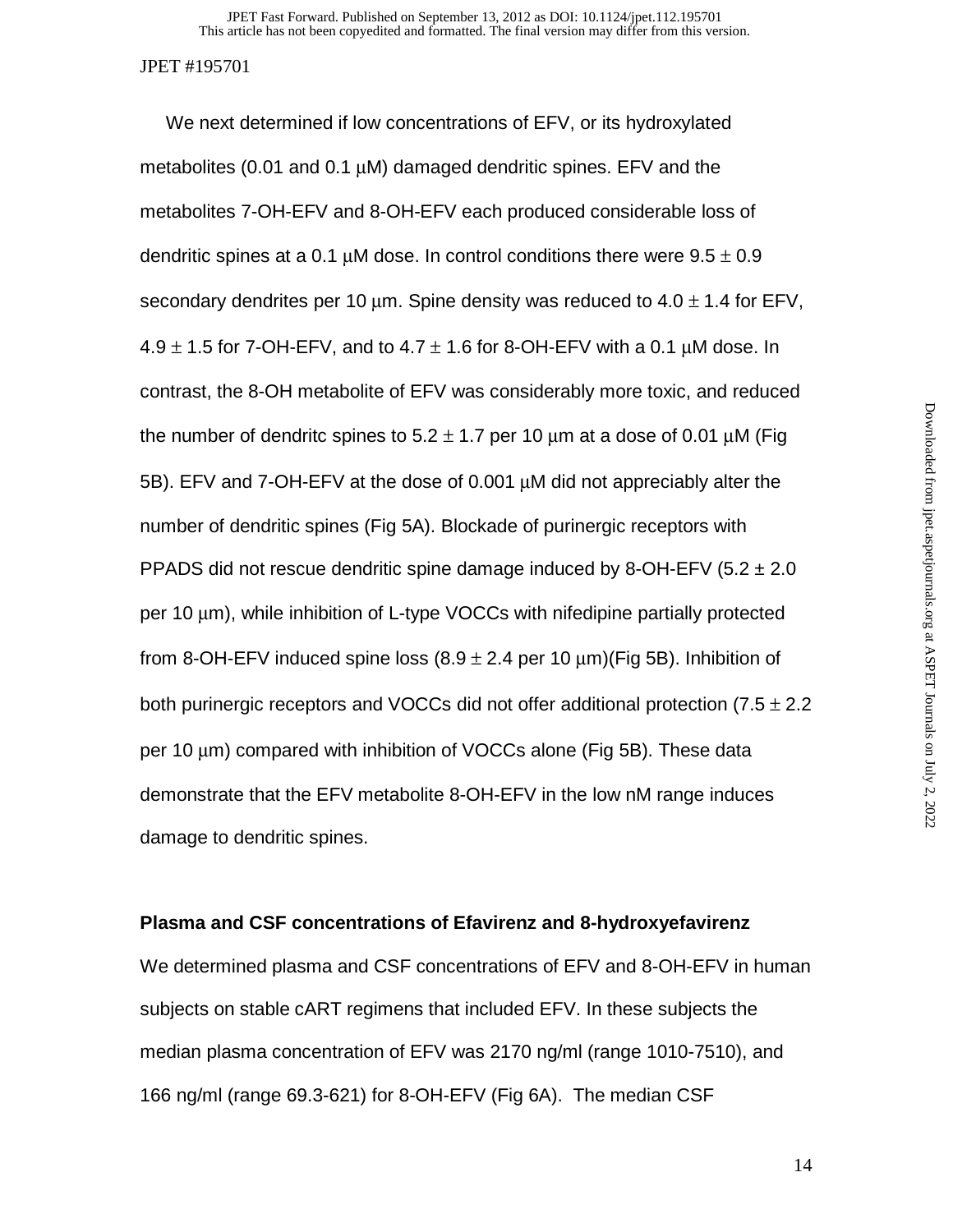concentration of EFV was 18.8 ng/ml (range 6.28-52.9) and 3.37 (range 0.35- 32.7) for 8-OH-EFV (Fig 6B). These median values correspond to CSF concentrations of 59.6 nM for EFV and 10.2 nM for 8-OH-EFV.

## **DISCUSSION**

 Long-term cART has dramatically decreased the mortality rate of HIV-infected individuals, owing to the ability of these drugs to suppress viral replication. Most ARVs do not enter into the CNS in appreciable amounts, and thus brain has remained a reservoir for HIV (Langford et al., 2006). Ongoing (although likely low-level) viral replication in brain is thought to contribute to the pathogenesis of HAND (Masliah et al., 2000; Neuenburg et al., 2002; Langford et al., 2003) and targeting ARVs to inhibit viral replication in brain to treat or prevent HAND has been suggested (May et al., 2007). However, this approach has raised concerns that some ARVs may damage neurons. Unfortunately, very little experimental data is available on the potential of ARVs or drug metabolites to damage neurons.

 The CNS side effects of EFV that have been described include dizziness, vivid dreams, headaches, disturbances in attention and sleep, psychotic events and hallucinations, with the majority of these events regarded as mild. The most evident CNS side effects of EFV generally occur and resolve within the first month of therapy and rarely lead to discontinuation of the therapy (Moyle, 1999). However, recent data have associated EFV with a higher risk of neurocognitive impairment, particularly on tasks requiring a high degree of attention and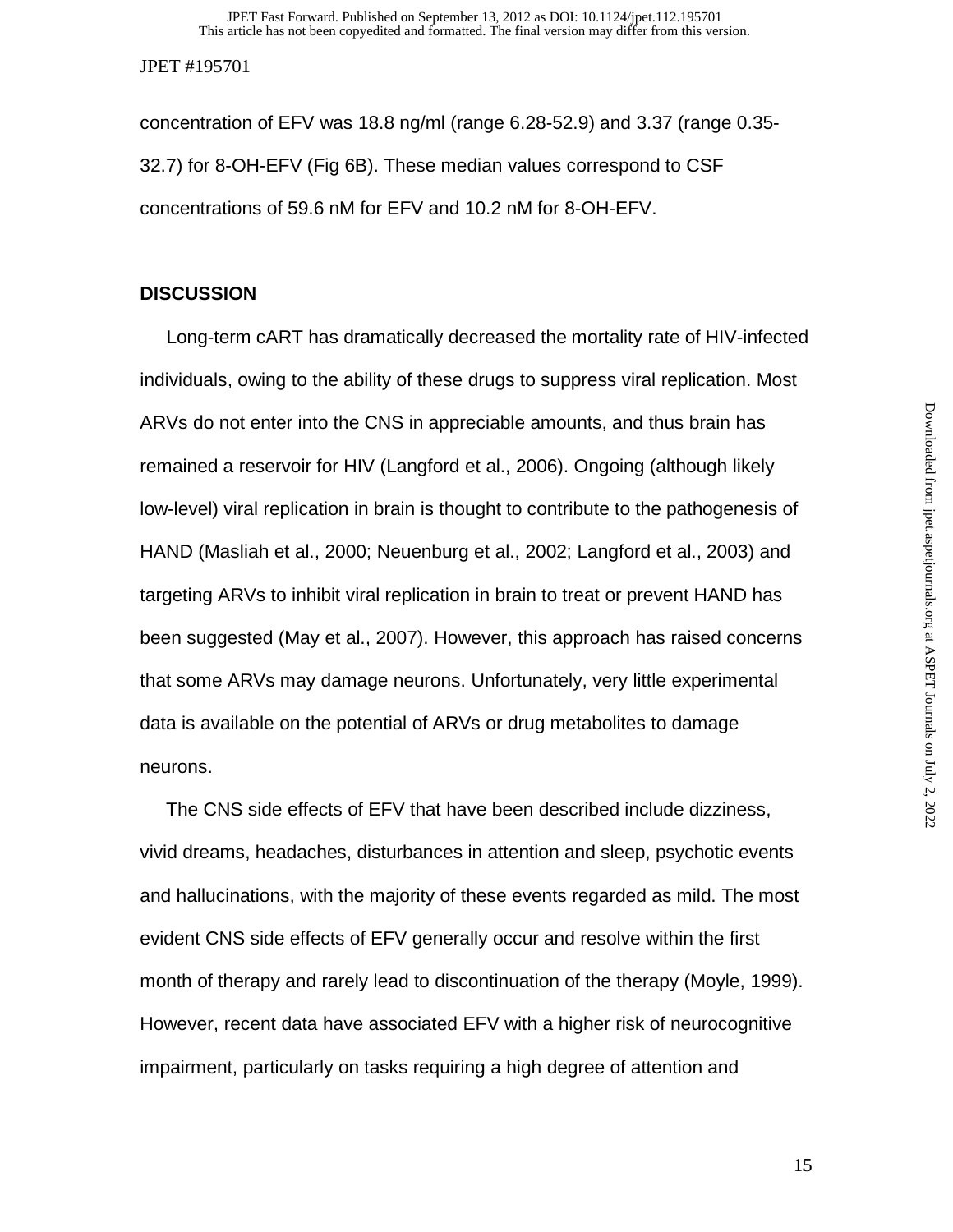executive function (Ciccarelli et al., 2011). It has also been reported that cART regimens containing EFV may lead to a worsening of cognitive performance after several weeks of treatment (Winston et al., 2010), and that these impairments in cognitive performance are significantly improved when patients discontinued treatment (Robertson et al., 2010). As would be expected, the severity of these CNS symptoms correlates to EFV plasma concentrations (Marzolini et al., 2001). However not all studies have confirmed this relationship (Clifford et al., 2005).

 In this study we sought to directly determine the effects of EFV and its hydroxylated metabolites on neurons. Our findings suggest that 8-OH-EFV is atleast an order of magnitude more toxic to neurons compared to the parent compound EFV or 7-OH-EFV. Damage to dendritic spines was produced with 100 nM EFV or 7-OH-EFV. The 8-OH-EFV metabolite was approximately 10-fold more toxic compared to EFV and caused considerable dendritic damage10 nM with frank cell death at a 100 nM dose. We found that concentrations of EFV and 8-OH-EFV in CSF from human subjects taking cART appear to be within this neurotoxic dose range. The median concentration of EFV in the CSF of HIVinfected subjects taking cART-containing EFV was 59.6 nM, similar to previously reported CSF concentrations of 35 nM (0.5% of that in plasma) (Moyle, 1999; Tashima et al., 1999; Best et al., 2011). The median concentration of 8-OH-EFV in CSF was 10.2 nM. Together these data suggest that concentrations of the parent drug EFV in brain may be within the range that can damage neurons, and that concentrations of 8-OH-EFV could be three times the minimal dose that produced dendritic damage to cultured neurons. Moreover, there may be a

16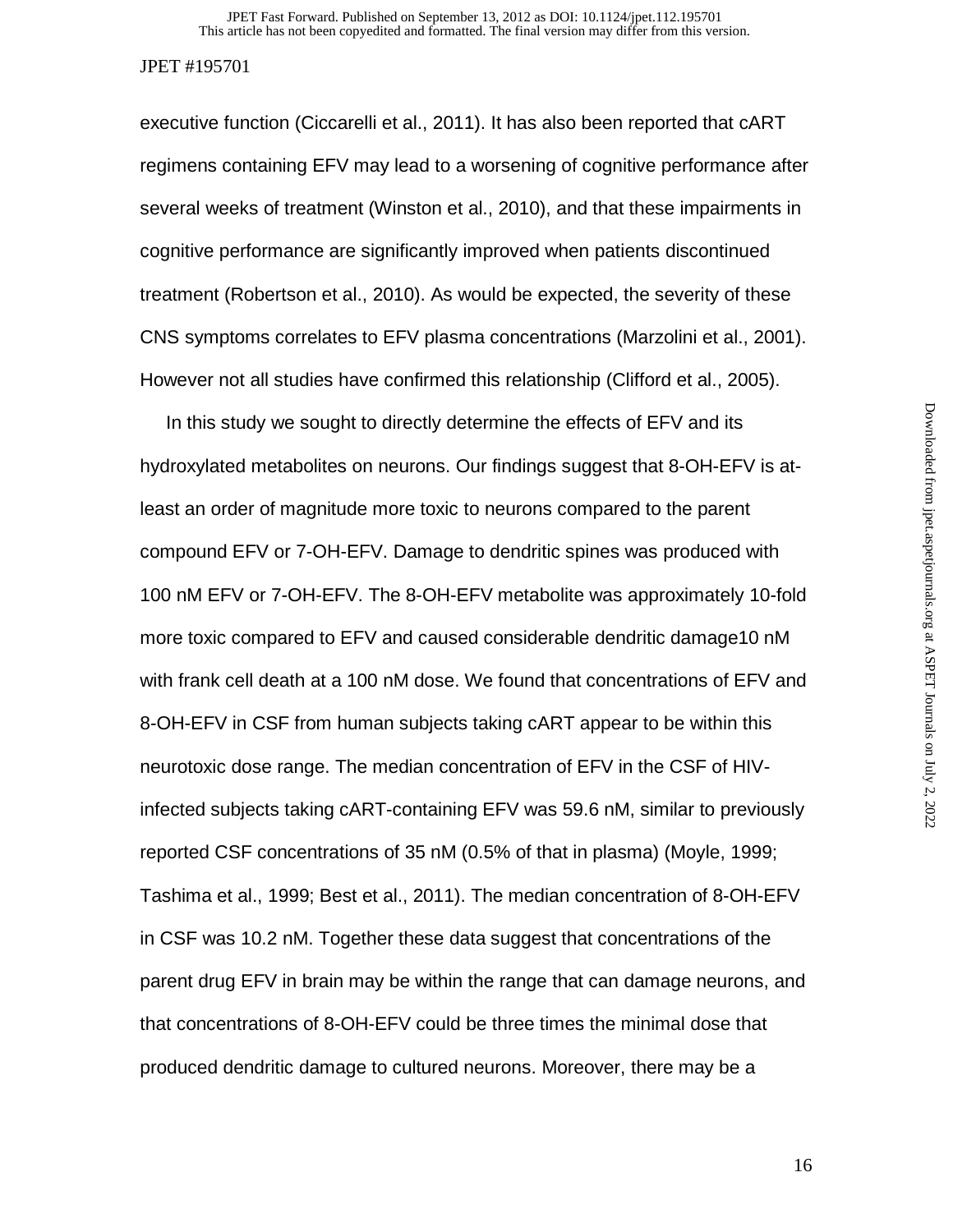genetic susceptibility to the neurotoxic effects of EFV that is related to its rate of metabolism. Extensive EFV metabolizers were recently identified who express the \*1/1 haplotype of CYP2B6 (Ngaimisi et al., 2010). Thus, a genetic susceptibility in some individuals may exaggerate the neurotoxic effects of EFV due to a rapid metabolism of EFV with accumulations of the 8-OH-EFV metabolite.

 This enhanced toxicity of 8-OH-EFV appears to be due to the ability of this metabolite to perturb calcium homeostasis. The 8-OH-EFV metabolite, but not 7- OH-EFV or the parent compound EFV induced rapid calcium influx in neurons that was partially inhibited by a general antagonist of purinergic receptors, and was almost completely eliminated by blockade of L-type VOCC. Calcium permeable NMDA and AMPA-type glutamate receptors were not activated by 8- OH-EFV. Consistent with a prominent role for VOCCs, inhibition of L-type calcium channels partially protected densritic spines from 8-OH-EFV-induced damage. These data suggest that the metabolism of EFV produces a highly neurotoxic metabolite (8-OH-EFV) that is capable of damaging neurites at very low concentration. Thus, cognitive impairments associated with EFV may involve synaptic damage mediated by its major metabolite 8-OH-EFV. It is interesting to note that the parent compound EFV, and the 7-OH-EFV metabolite also displayed a neurotoxic potential that appeared to be calcium-independent. The mechanisms of these separate toxic effects are currently being studied and may interact with the toxicity produced by 8-OH-EFV.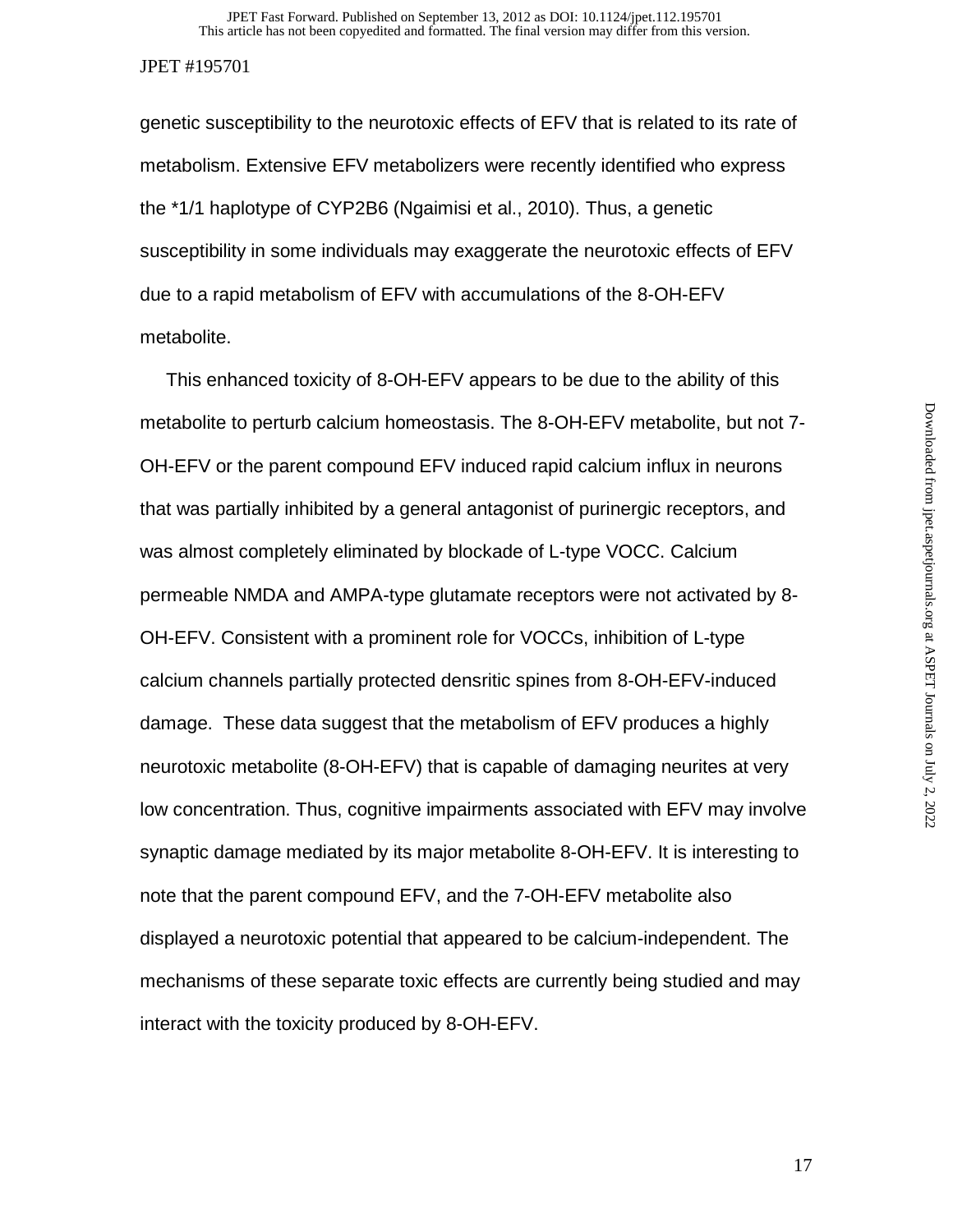It is interesting that position of the OH group on the 7 vs 8 carbon of the benzoxazine ring produces such a dramatic difference in evoked calcium flux and neurotoxicity. These data suggest that the proximity of the OH group at position 8 to the nitrogen group in the benzoxazine structure is the critical determinant for forming a highly neurotoxic metabolite of EFV. Therefore, substituting the carbon at position 8 so that EFV cannot be hydroxylated at this position should produce a compound with decreased neurotoxicity. Such a drug with a fluorine substituent at carbon 8 which retains inhibitory activity at reverse transcriptase (with an  $IC_{90}$  $= 7.19$  nM that is close to the  $IC_{90} = 2.03$  nM of EFV) has been synthesized (Patel et al., 1999). This drug may offer an alternative to EFV with reduced neurotoxicity resulting from secondary metabolite production.

 These findings contribute to our understanding of the mechanism for neurotoxicity associated with EFV therapy. Since the anticipated length of therapy for cART is the lifetime of the patient, these data highlight the importance of screening antiretroviral drugs and drug metabolites for neurotoxic potential. This principle may be especially important if brain penetration is desired to reduce CNS viral replication.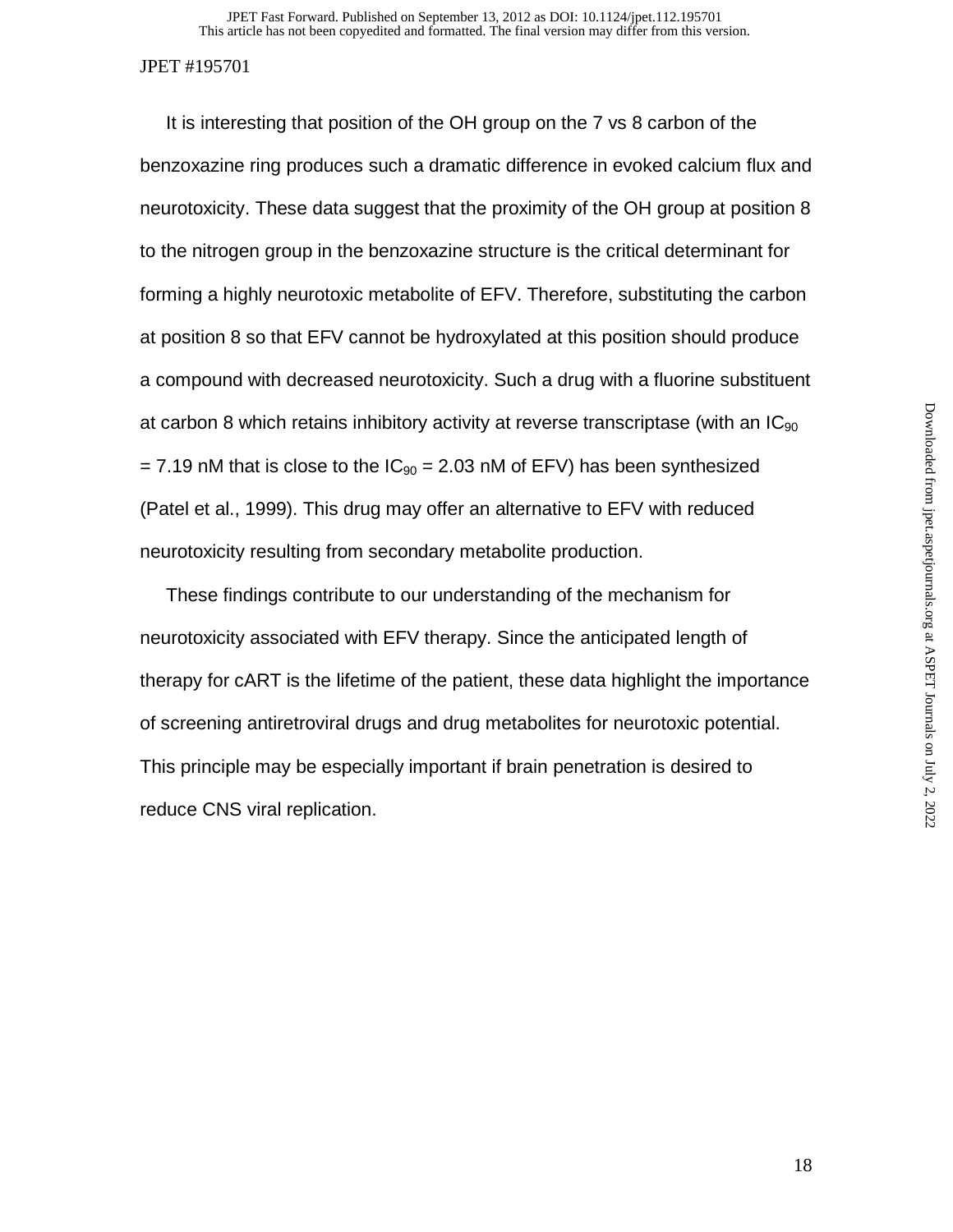# **Authorship contributions:**

Participated in research design: Haughey, Tovar-y-Romo, McArthur, Sacktor.

Conducted experiments: Tovar-y-Romo, Bumpus, Pomerantz, Avery.

Contributed reagents and analytic tools: Bumpus.

Performed data analysis: Tovar-y-Romo, Haughey, Bumpus, Avery.

Wrote the manuscript: Tovar-y-Romo, Haughey.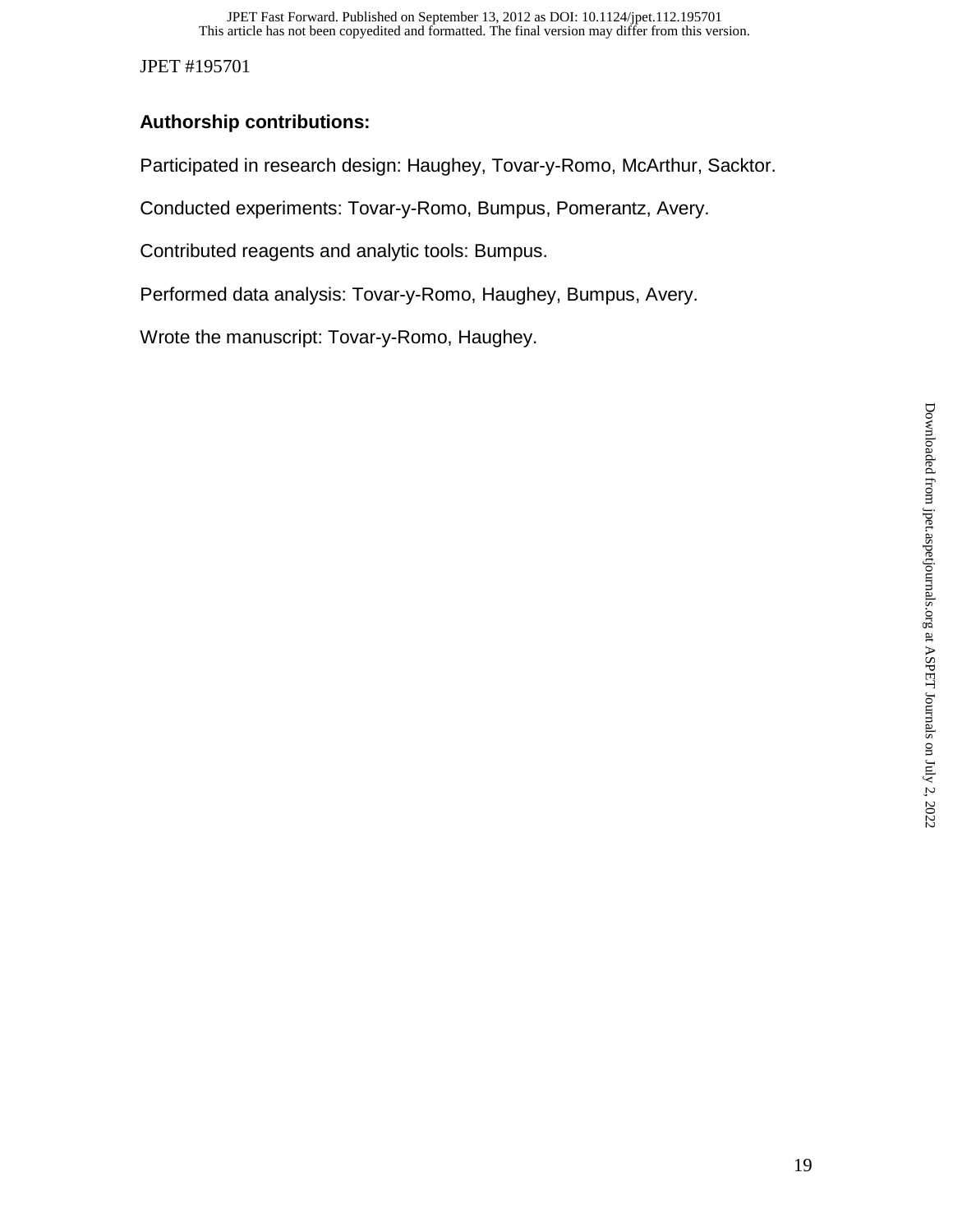## **References**

- Avery LB, Parsons TL, Meyers DJ and Hubbard WC (2010) A highly sensitive ultra performance liquid chromatography-tandem mass spectrometric (UPLC-MS/MS) technique for quantitation of protein free and bound efavirenz (EFV) in human seminal and blood plasma. *J Chromatogr B Analyt Technol Biomed Life Sci* **878**:3217-3224.
- Best BM, Koopmans PP, Letendre SL, Capparelli EV, Rossi SS, Clifford DB, Collier AC, Gelman BB, Mbeo G, McCutchan JA, Simpson DM, Haubrich R, Ellis R and Grant I (2011) Efavirenz concentrations in CSF exceed IC50 for wild-type HIV. *J Antimicrob Chemother* **66**:354-357.
- Bhagwat SV, Boyd MR and Ravindranath V (2000) Multiple forms of cytochrome P450 and associated monooxygenase activities in human brain mitochondria. *Biochem Pharmacol* **59**:573-582.
- Bumpus NN, Kent UM and Hollenberg PF (2006) Metabolism of efavirenz and 8 hydroxyefavirenz by P450 2B6 leads to inactivation by two distinct mechanisms. *J Pharmacol Exp Ther* **318**:345-351.
- Cardenas VA, Meyerhoff DJ, Studholme C, Kornak J, Rothlind J, Lampiris H, Neuhaus J, Grant RM, Chao LL, Truran D and Weiner MW (2009) Evidence for ongoing brain injury in human immunodeficiency virus-positive patients treated with antiretroviral therapy. *J Neurovirol* **15**:324-333.
- Chang L, Lee PL, Yiannoutsos CT, Ernst T, Marra CM, Richards T, Kolson D, Schifitto G, Jarvik JG, Miller EN, Lenkinski R, Gonzalez G and Navia BA (2004) A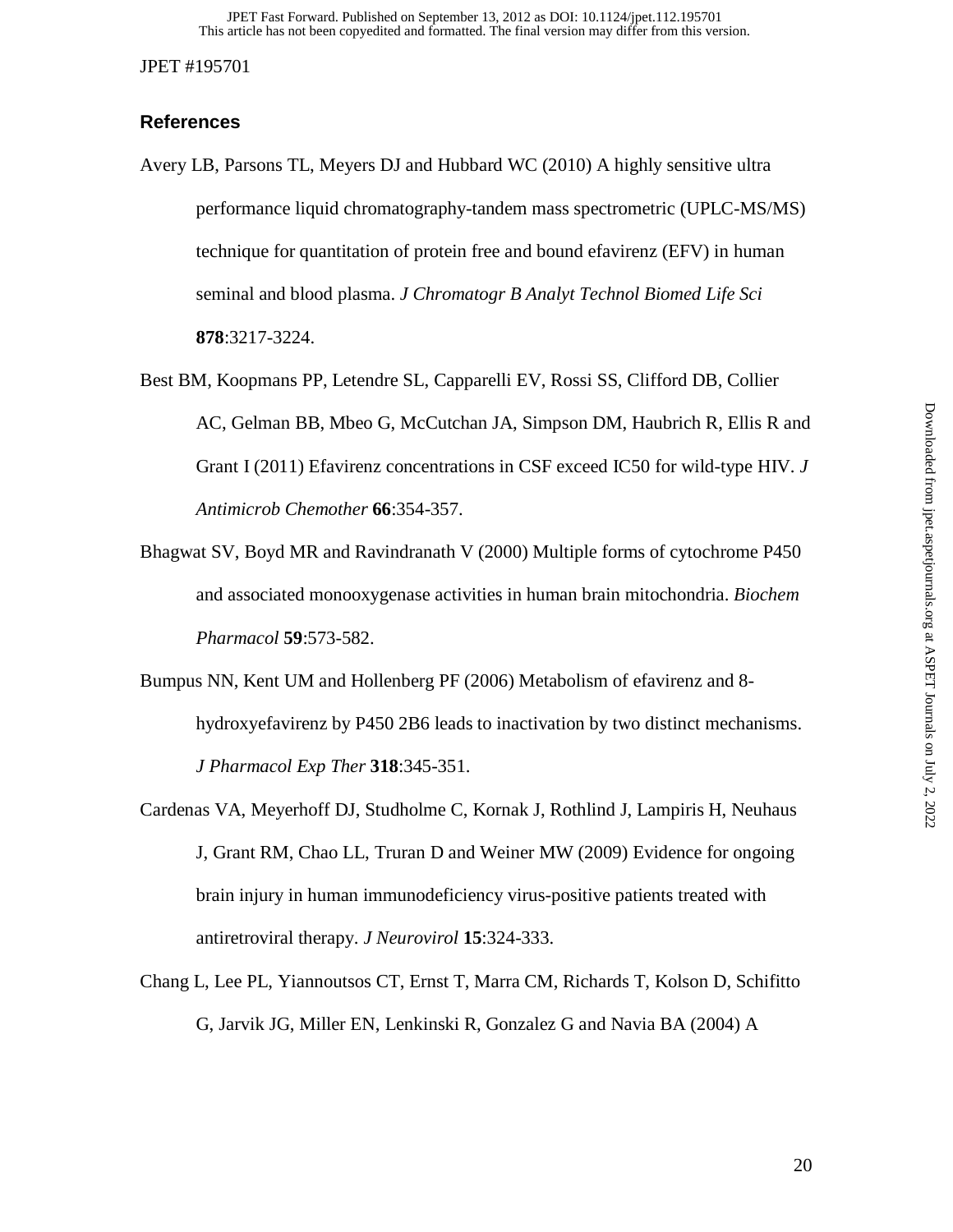multicenter in vivo proton-MRS study of HIV-associated dementia and its relationship to age. *Neuroimage* **23**:1336-1347.

Chang L, Wong V, Nakama H, Watters M, Ramones D, Miller EN, Cloak C and Ernst T (2008) Greater than age-related changes in brain diffusion of HIV patients after 1 year. *J Neuroimmune Pharmacol* **3**:265-274.

Ciccarelli N, Fabbiani M, Di Giambenedetto S, Fanti I, Baldonero E, Bracciale L, Tamburrini E, Cauda R, De Luca A and Silveri MC (2011) Efavirenz associated with cognitive disorders in otherwise asymptomatic HIV-infected patients. *Neurology* **76**:1403-1409.

- Clifford DB, Evans S, Yang Y, Acosta EP, Goodkin K, Tashima K, Simpson D, Dorfman D, Ribaudo H and Gulick RM (2005) Impact of efavirenz on neuropsychological performance and symptoms in HIV-infected individuals. *Ann Intern Med* **143**:714-721.
- Ernst T and Chang L (2004) Effect of aging on brain metabolism in antiretroviral-naive HIV patients. *AIDS* **18 Suppl 1**:S61-67.
- Gervot L, Rochat B, Gautier JC, Bohnenstengel F, Kroemer H, de Berardinis V, Martin H, Beaune P and de Waziers I (1999) Human CYP2B6: expression, inducibility and catalytic activities. *Pharmacogenetics* **9**:295-306.
- Haughey NJ, Nath A, Mattson MP, Slevin JT and Geiger JD (2001) HIV-1 Tat through phosphorylation of NMDA receptors potentiates glutamate excitotoxicity. *J Neurochem* **78**:457-467.
- Heaton RK, Clifford DB, Franklin DR, Jr., Woods SP, Ake C, Vaida F, Ellis RJ, Letendre SL, Marcotte TD, Atkinson JH, Rivera-Mindt M, Vigil OR, Taylor MJ,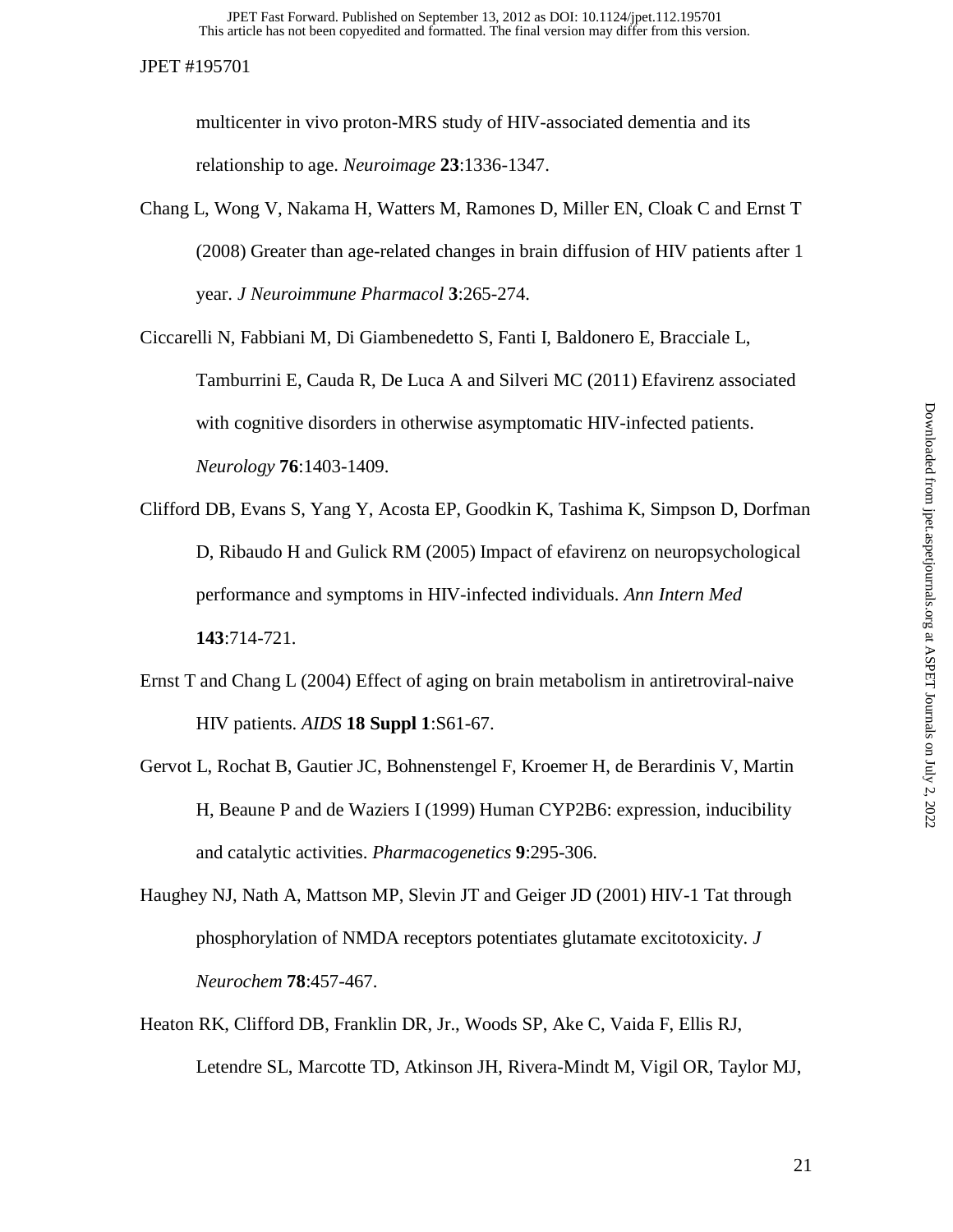Collier AC, Marra CM, Gelman BB, McArthur JC, Morgello S, Simpson DM, McCutchan JA, Abramson I, Gamst A, Fennema-Notestine C, Jernigan TL, Wong J and Grant I (2010) HIV-associated neurocognitive disorders persist in the era of potent antiretroviral therapy: CHARTER Study. *Neurology* **75**:2087-2096.

- Heaton RK, Franklin DR, Ellis RJ, McCutchan JA, Letendre SL, Leblanc S, Corkran SH, Duarte NA, Clifford DB, Woods SP, Collier AC, Marra CM, Morgello S, Mindt MR, Taylor MJ, Marcotte TD, Atkinson JH, Wolfson T, Gelman BB, McArthur JC, Simpson DM, Abramson I, Gamst A, Fennema-Notestine C, Jernigan TL, Wong J and Grant I (2011) HIV-associated neurocognitive disorders before and during the era of combination antiretroviral therapy: differences in rates, nature, and predictors. *J Neurovirol* **17**:3-16.
- Koopmans PP, Ellis R, Best BM and Letendre S (2009) Should antiretroviral therapy for HIV infection be tailored for intracerebral penetration? *Neth J Med* **67**:206-211.
- Langford D, Marquie-Beck J, de Almeida S, Lazzaretto D, Letendre S, Grant I, McCutchan JA, Masliah E and Ellis RJ (2006) Relationship of antiretroviral treatment to postmortem brain tissue viral load in human immunodeficiency virus-infected patients. *J Neurovirol* **12**:100-107.
- Langford TD, Letendre SL, Larrea GJ and Masliah E (2003) Changing patterns in the neuropathogenesis of HIV during the HAART era. *Brain Pathol* **13**:195-210.
- Letendre S, Marquie-Beck J, Capparelli E, Best B, Clifford D, Collier AC, Gelman BB, McArthur JC, McCutchan JA, Morgello S, Simpson D, Grant I and Ellis RJ (2008) Validation of the CNS Penetration-Effectiveness rank for quantifying antiretroviral penetration into the central nervous system. *Arch Neurol* **65**:65-70.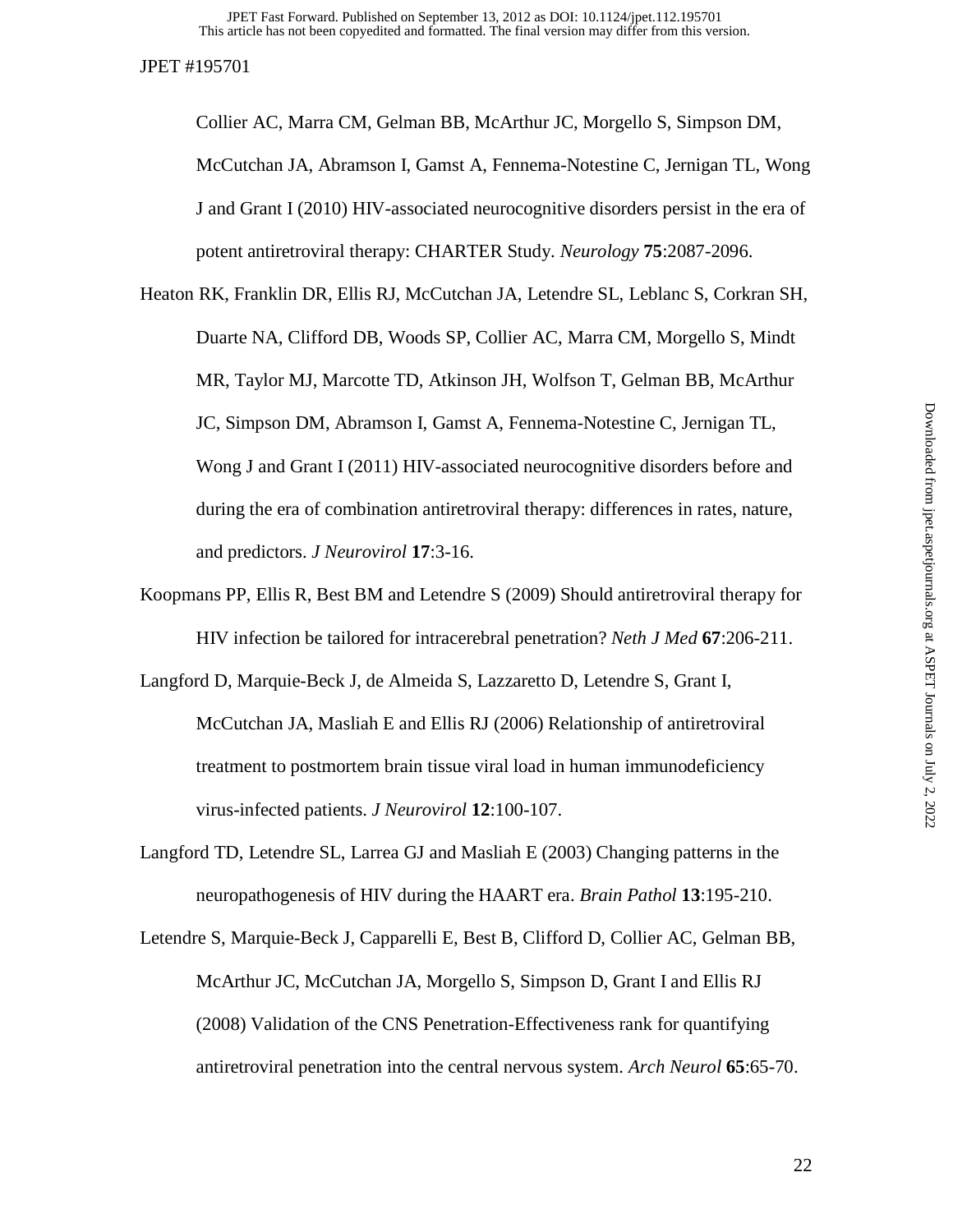- Letendre SL, Ellis RJ, Ances BM and McCutchan JA (2010) Neurologic complications of HIV disease and their treatment. *Top HIV Med* **18**:45-55.
- Letendre SL, McCutchan JA, Childers ME, Woods SP, Lazzaretto D, Heaton RK, Grant I and Ellis RJ (2004) Enhancing antiretroviral therapy for human immunodeficiency virus cognitive disorders. *Ann Neurol* **56**:416-423.
- Liner J, Meeker RB and Robertson K (2010) CNS toxicity of antiretroviral drugs, in *17th Conference on Retrovirus and Opportunistic Infections* San Francisco, CA.
- Lochet P, Peyriere H, Lotthe A, Mauboussin JM, Delmas B and Reynes J (2003) Longterm assessment of neuropsychiatric adverse reactions associated with efavirenz. *HIV Med* **4**:62-66.
- Locuson CW, Ethell BT, Voice M, Lee D and Feenstra KL (2009) Evaluation of Escherichia coli membrane preparations of canine CYP1A1, 2B11, 2C21, 2C41, 2D15, 3A12, and 3A26 with coexpressed canine cytochrome P450 reductase. *Drug Metab Dispos* **37**:457-461.
- Marra CM, Zhao Y, Clifford DB, Letendre S, Evans S, Henry K, Ellis RJ, Rodriguez B, Coombs RW, Schifitto G, McArthur JC and Robertson K (2009) Impact of combination antiretroviral therapy on cerebrospinal fluid HIV RNA and neurocognitive performance. *AIDS* **23**:1359-1366.
- Marzolini C, Telenti A, Decosterd LA, Greub G, Biollaz J and Buclin T (2001) Efavirenz plasma levels can predict treatment failure and central nervous system side effects in HIV-1-infected patients. *AIDS* **15**:71-75.
- Masliah E, DeTeresa RM, Mallory ME and Hansen LA (2000) Changes in pathological findings at autopsy in AIDS cases for the last 15 years. *AIDS* **14**:69-74.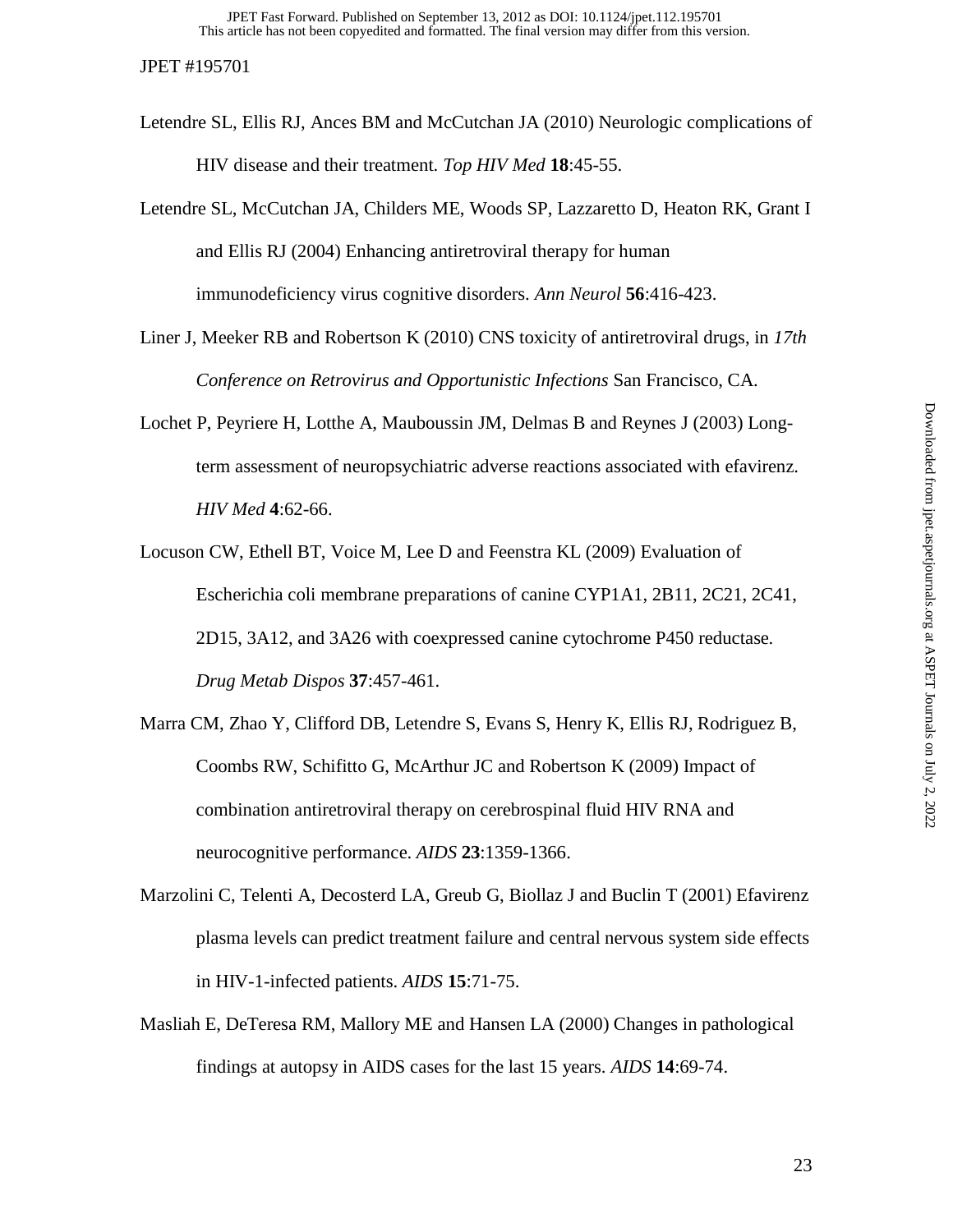May S, Letendre S, Haubrich R, McCutchan JA, Heaton R, Capparelli E and Ellis R (2007) Meeting practical challenges of a trial involving a multitude of treatment regimens: an example of a multi-center randomized controlled clinical trial in neuroAIDS. *J Neuroimmune Pharmacol* **2**:97-104.

McArthur JC, Steiner J, Sacktor N and Nath A (2010) Human immunodeficiency virusassociated neurocognitive disorders: Mind the gap. *Ann Neurol* **67**:699-714.

- Miksys S, Lerman C, Shields PG, Mash DC and Tyndale RF (2003) Smoking, alcoholism and genetic polymorphisms alter CYP2B6 levels in human brain. *Neuropharmacology* **45**:122-132.
- Moyle GJ (1999) Efavirenz: shifting the HAART paradigm in adult HIV-1 infection. *Expert Opin Investig Drugs* **8**:473-486.

Mutlib AE, Chen H, Nemeth GA, Markwalder JA, Seitz SP, Gan LS and Christ DD (1999) Identification and characterization of efavirenz metabolites by liquid chromatography/mass spectrometry and high field NMR: species differences in the metabolism of efavirenz. *Drug Metab Dispos* **27**:1319-1333.

Neuenburg JK, Brodt HR, Herndier BG, Bickel M, Bacchetti P, Price RW, Grant RM and Schlote W (2002) HIV-related neuropathology, 1985 to 1999: rising prevalence of HIV encephalopathy in the era of highly active antiretroviral therapy. *J Acquir Immune Defic Syndr* **31**:171-177.

Ngaimisi E, Mugusi S, Minzi OM, Sasi P, Riedel KD, Suda A, Ueda N, Janabi M, Mugusi F, Haefeli WE, Burhenne J and Aklillu E (2010) Long-term efavirenz autoinduction and its effect on plasma exposure in HIV patients. *Clin Pharmacol Ther* **88**:676-684.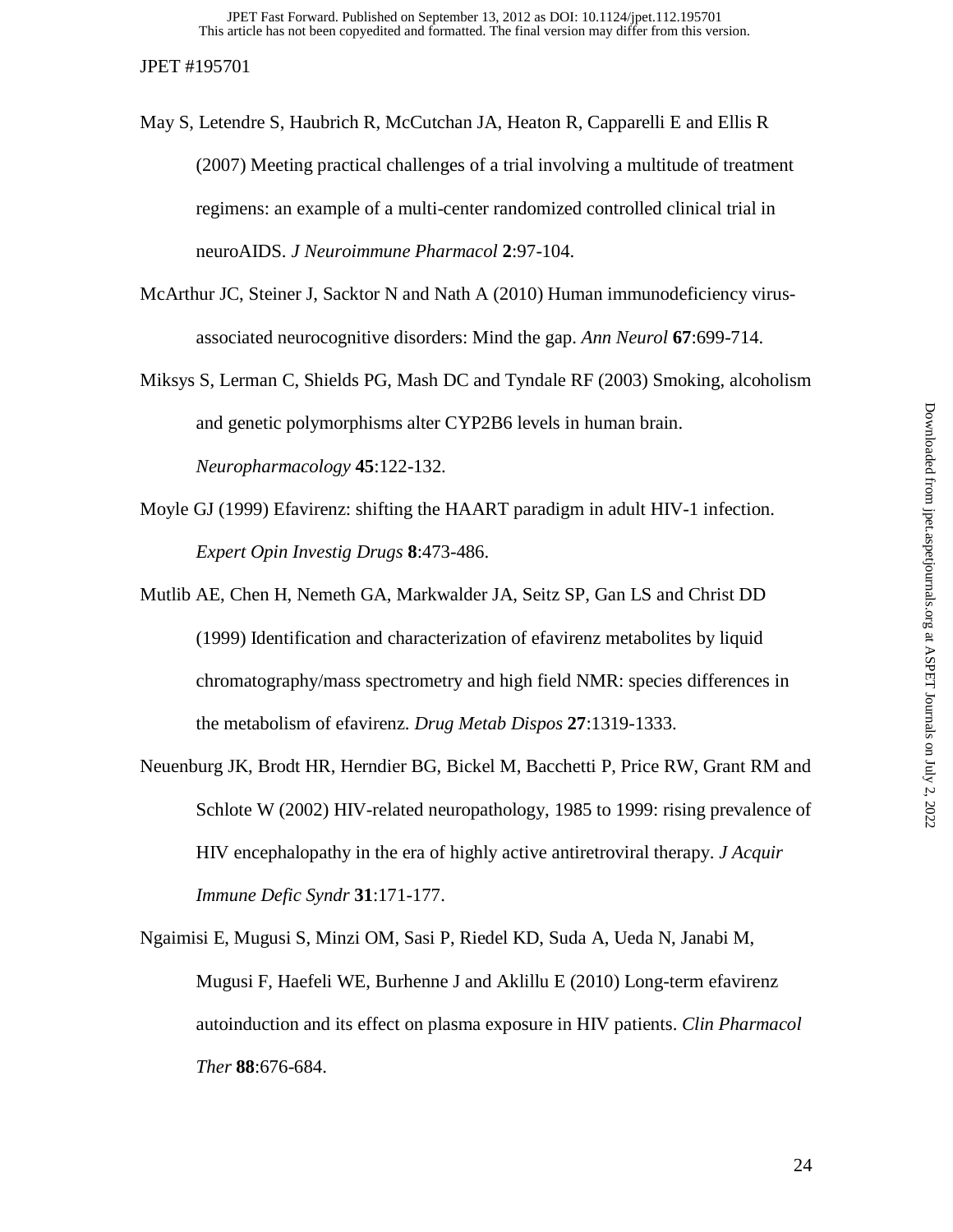Ogburn ET, Jones DR, Masters AR, Xu C, Guo Y and Desta Z (2010) Efavirenz primary and secondary metabolism in vitro and in vivo: identification of novel metabolic pathways and cytochrome P450 2A6 as the principal catalyst of efavirenz 7 hydroxylation. *Drug Metab Dispos* **38**:1218-1229.

Patel M, Ko SS, McHugh RJ, Jr., Markwalder JA, Srivastava AS, Cordova BC, Klabe RM, Erickson-Viitanen S, Trainor GL and Seitz SP (1999) Synthesis and evaluation of analogs of Efavirenz (SUSTIVA) as HIV-1 reverse transcriptase inhibitors. *Bioorg Med Chem Lett* **9**:2805-2810.

- Perez-Molina JA (2002) Safety and tolerance of efavirenz in different antiretroviral regimens: results from a national multicenter prospective study in 1,033 HIVinfected patients. *HIV Clin Trials* **3**:279-286.
- Rihs TA, Begley K, Smith DE, Sarangapany J, Callaghan A, Kelly M, Post JJ and Gold J (2006) Efavirenz and chronic neuropsychiatric symptoms: a cross-sectional case control study. *HIV Med* **7**:544-548.
- Robertson KR, Smurzynski M, Parsons TD, Wu K, Bosch RJ, Wu J, McArthur JC, Collier AC, Evans SR and Ellis RJ (2007) The prevalence and incidence of neurocognitive impairment in the HAART era. *AIDS* **21**:1915-1921.
- Robertson KR, Su Z, Margolis DM, Krambrink A, Havlir DV, Evans S and Skiest DJ (2010) Neurocognitive effects of treatment interruption in stable HIV-positive patients in an observational cohort. *Neurology* **74**:1260-1266.
- Sacktor N, McDermott MP, Marder K, Schifitto G, Selnes OA, McArthur JC, Stern Y, Albert S, Palumbo D, Kieburtz K, De Marcaida JA, Cohen B and Epstein L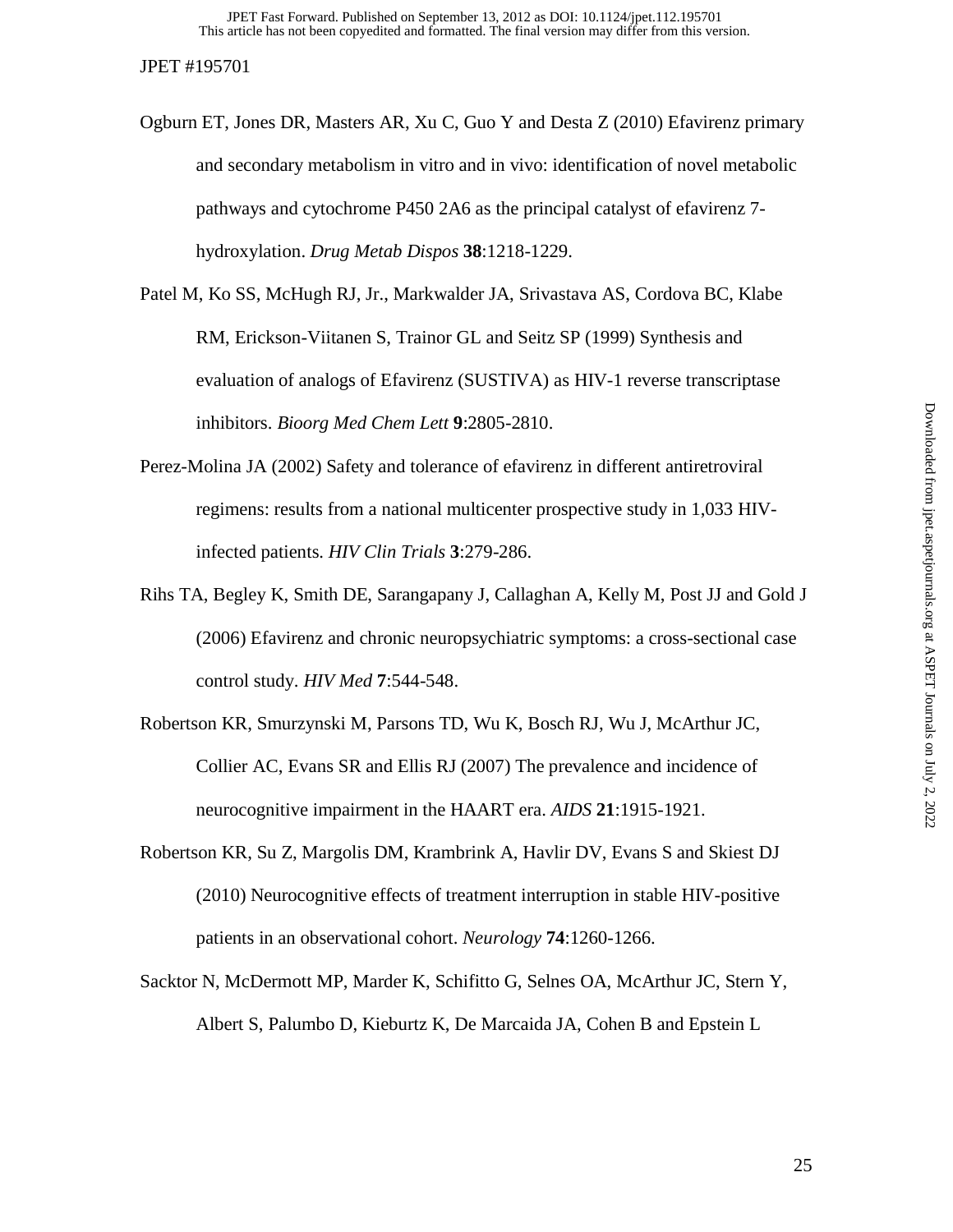(2002) HIV-associated cognitive impairment before and after the advent of combination therapy. *J Neurovirol* **8**:136-142.

- Schweinsburg BC, Taylor MJ, Alhassoon OM, Gonzalez R, Brown GG, Ellis RJ, Letendre S, Videen JS, McCutchan JA, Patterson TL and Grant I (2005) Brain mitochondrial injury in human immunodeficiency virus-seropositive (HIV+) individuals taking nucleoside reverse transcriptase inhibitors. *J Neurovirol* **11**:356-364.
- Smurzynski M, Wu K, Letendre S, Robertson K, Bosch RJ, Clifford DB, Evans S, Collier AC, Taylor M and Ellis R (2011) Effects of central nervous system antiretroviral penetration on cognitive functioning in the ALLRT cohort. *AIDS* **25**:357-365.
- Tashima KT, Caliendo AM, Ahmad M, Gormley JM, Fiske WD, Brennan JM and Flanigan TP (1999) Cerebrospinal fluid human immunodeficiency virus type 1 (HIV-1) suppression and efavirenz drug concentrations in HIV-1-infected patients receiving combination therapy. *J Infect Dis* **180**:862-864.
- Tozzi V, Balestra P, Bellagamba R, Corpolongo A, Salvatori MF, Visco-Comandini U, Vlassi C, Giulianelli M, Galgani S, Antinori A and Narciso P (2007) Persistence of neuropsychologic deficits despite long-term highly active antiretroviral therapy in patients with HIV-related neurocognitive impairment: prevalence and risk factors. *J Acquir Immune Defic Syndr* **45**:174-182.
- Valcour V, Paul R, Neuhaus J and Shikuma C (2011a) The Effects of Age and HIV on Neuropsychological Performance. *J Int Neuropsychol Soc* **17**:190-195.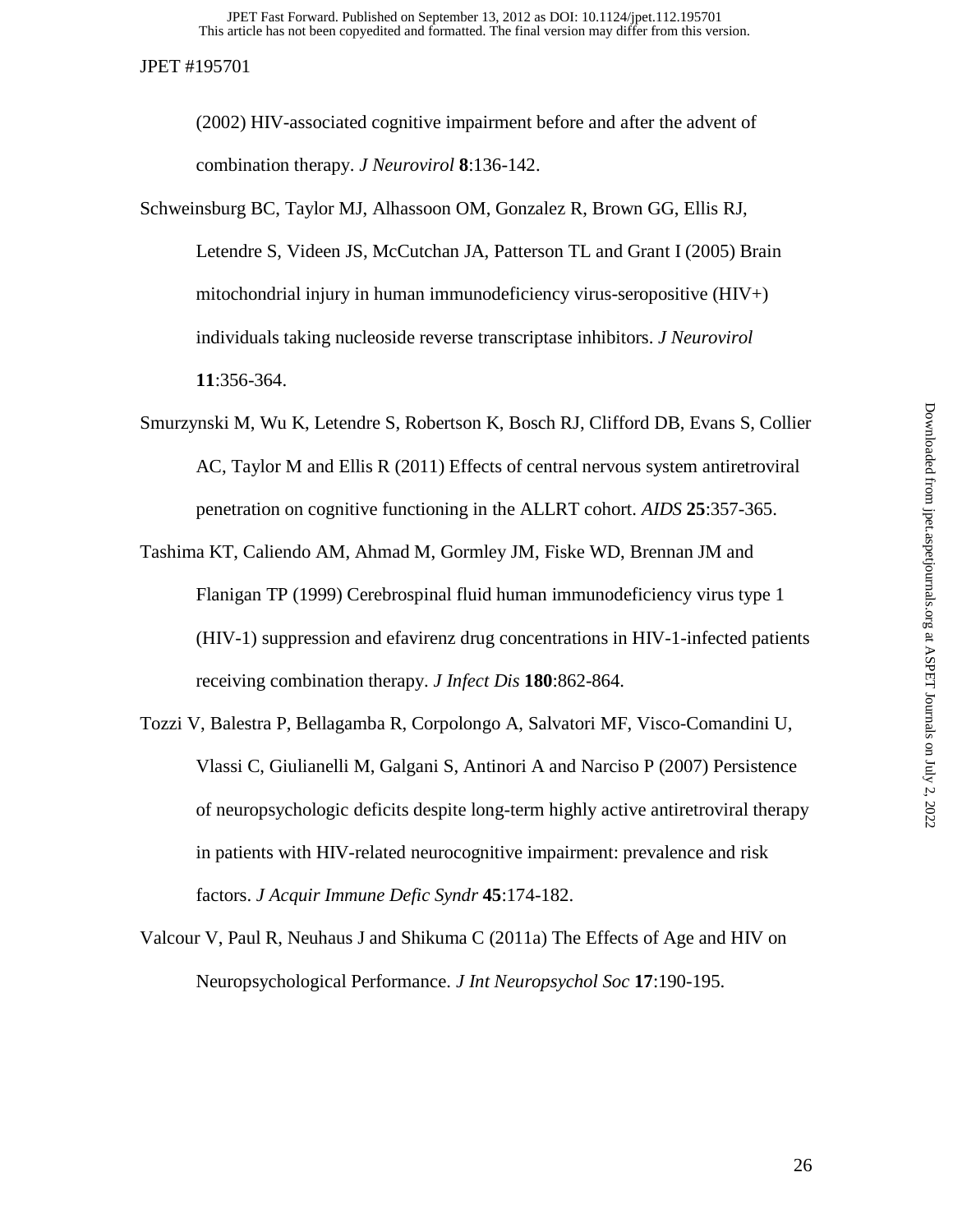- Valcour V, Shikuma C, Shiramizu B, Watters M, Poff P, Selnes O, Holck P, Grove J and Sacktor N (2004) Higher frequency of dementia in older HIV-1 individuals: the Hawaii Aging with HIV-1 Cohort. *Neurology* **63**:822-827.
- Valcour V, Sithinamsuwan P, Letendre S and Ances B (2011b) Pathogenesis of HIV in the central nervous system. *Curr HIV/AIDS Rep* **8**:54-61.

Vivithanaporn P, Heo G, Gamble J, Krentz HB, Hoke A, Gill MJ and Power C (2010) Neurologic disease burden in treated HIV/AIDS predicts survival: a populationbased study. *Neurology* **75**:1150-1158.

Ward BA, Gorski JC, Jones DR, Hall SD, Flockhart DA and Desta Z (2003) The cytochrome P450 2B6 (CYP2B6) is the main catalyst of efavirenz primary and secondary metabolism: implication for HIV/AIDS therapy and utility of efavirenz as a substrate marker of CYP2B6 catalytic activity. *J Pharmacol Exp Ther* **306**:287-300.

- Wheeler D, Knapp E, Bandaru VV, Wang Y, Knorr D, Poirier C, Mattson MP, Geiger JD and Haughey NJ (2009) Tumor necrosis factor-alpha-induced neutral sphingomyelinase-2 modulates synaptic plasticity by controlling the membrane insertion of NMDA receptors. *J Neurochem* **109**:1237-1249.
- Winston A, Duncombe C, Li PC, Gill JM, Kerr SJ, Puls R, Petoumenos K, Taylor-Robinson SD, Emery S and Cooper DA (2010) Does choice of combination antiretroviral therapy (cART) alter changes in cerebral function testing after 48 weeks in treatment-naive, HIV-1-infected individuals commencing cART? A randomized, controlled study. *Clin Infect Dis* **50**:920-929.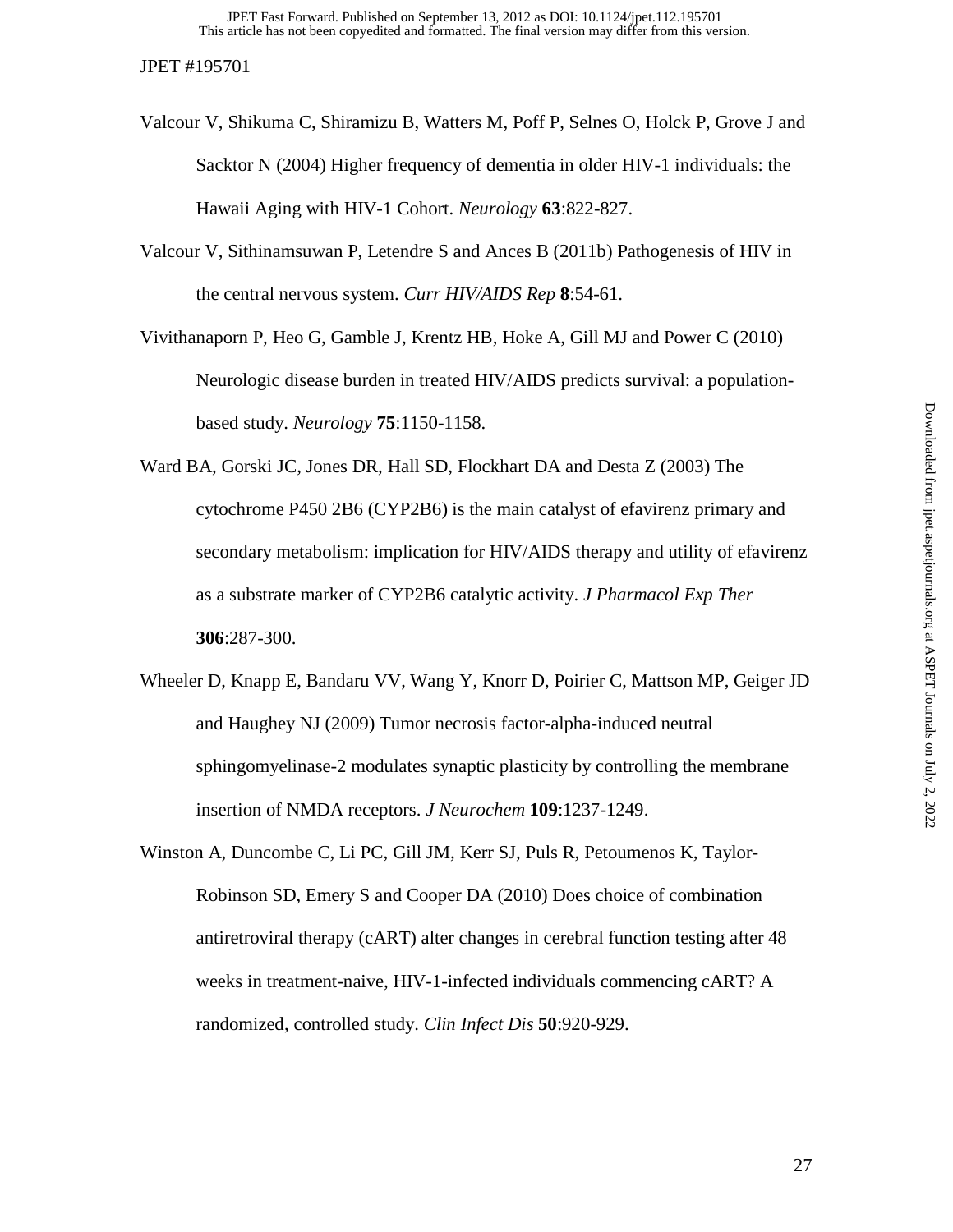This article has not been copyedited and formatted. The final version may differ from this version. JPET Fast Forward. Published on September 13, 2012 as DOI: 10.1124/jpet.112.195701

JPET #195701

Xu H, Bae M, Tovar-y-Romo LB, Patel N, Bandaru VV, Pomerantz D, Steiner JP and Haughey NJ (2011) The Human Immunodeficiency Virus Coat Protein gp120 Promotes Forward Trafficking and Surface Clustering of NMDA Receptors in Membrane Microdomains. *J Neurosci* **31**:17074-17090.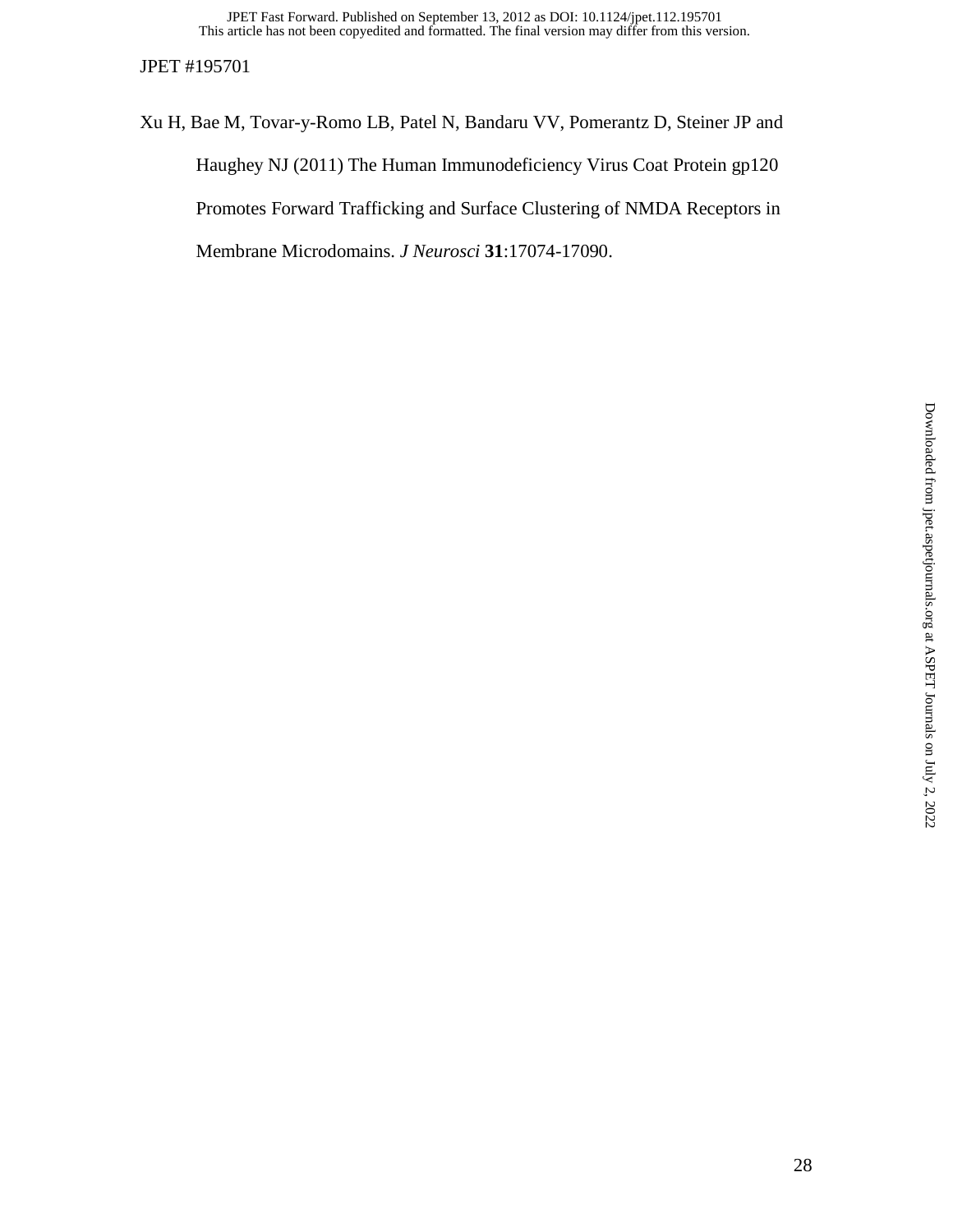# **Footnotes**

This work was supported by the National Institutes of Health grants [AA0017408],

[MH077542], [MH075673], [AG034849], [MH075673], [MH71150], and

[NS049465].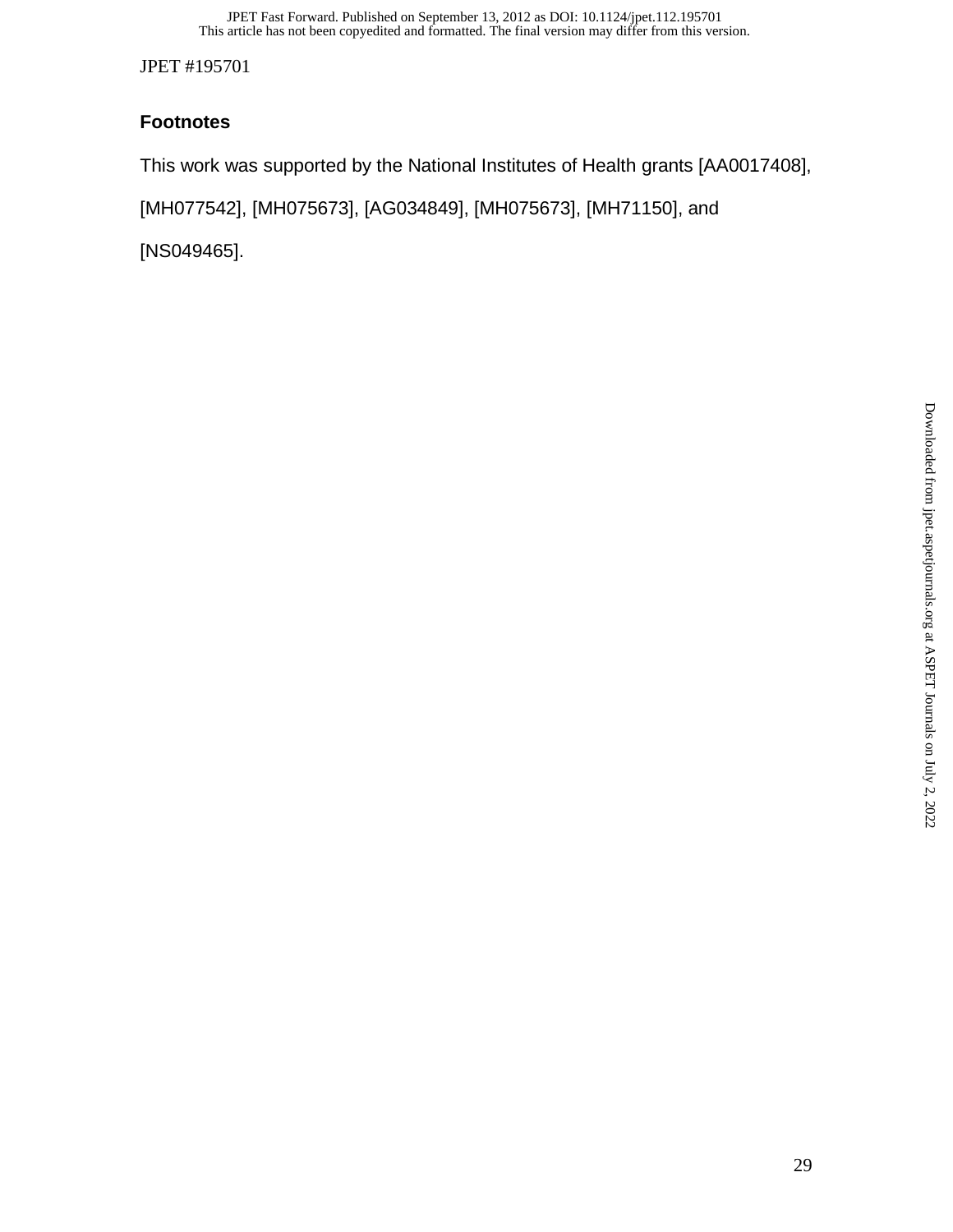# **Figure Captions**

**Figure 1. MS/MS spectra and fragmentation pattern of hydroxylated metabolites of EFV.** The hydroxylated metabolites 7-OH-EFV and 8-OH-EFV were collected by fractionation following incubation of EFV with membrane preparations expressing CYPs 2A6 and 2B6. Hydroxylated EFV metabolites were fragmented and identified by triple quarudpole mass spectrometry. **A)** 7- OH-EFV fragments (m/z 330/258 and m/z 330/286). **B)** 8-OH-EFV fragments (m/z 330/210, m/z 330/246, m/z 330/250, m/z 330/258 and m/z 330/286).

# **Figure 2**. **Calcium responses in neurons exposed to EFV and hydroxylated**

**metabolites.** Primary hippocampal neurons were loaded with the calciumsensitive dye fura-2 AM and images were acquired in neuronal somas at a rate of one image pair per second. Panels show the average  $\pm$  S.D. of intracellular calcium concentrations over the indicated times. Arrows indicate the addition of **A)** vehicle, **B)** EFV, **C)** 7-OHEFV, and **D)** 8-OHEFV (each at 10 μM). **E**) Doseresponse relationship showing the intracellular calcium response to 8-OH-EFV (0.1 - 10 μM). Inset shows the neuronal calcium response to 1 μM 8-OH-EFV. **F)** Removing calcium from the perfusion buffer blunted the neuronal calcium response to 8-OH-EFV (10 μM), suggesting that intracellular calcium increases were largely due to the influx of extracellular calcium. **G**) Summary data showing average peak intracellular calcium increases evoked by EFV, 7-OH-EFV and 8- OH-EFV (each at a concentration of 10  $\mu$ M). Quantitative data are the average  $\pm$ SD of 20–25 neurons derived from five separate experiments. ANOVA with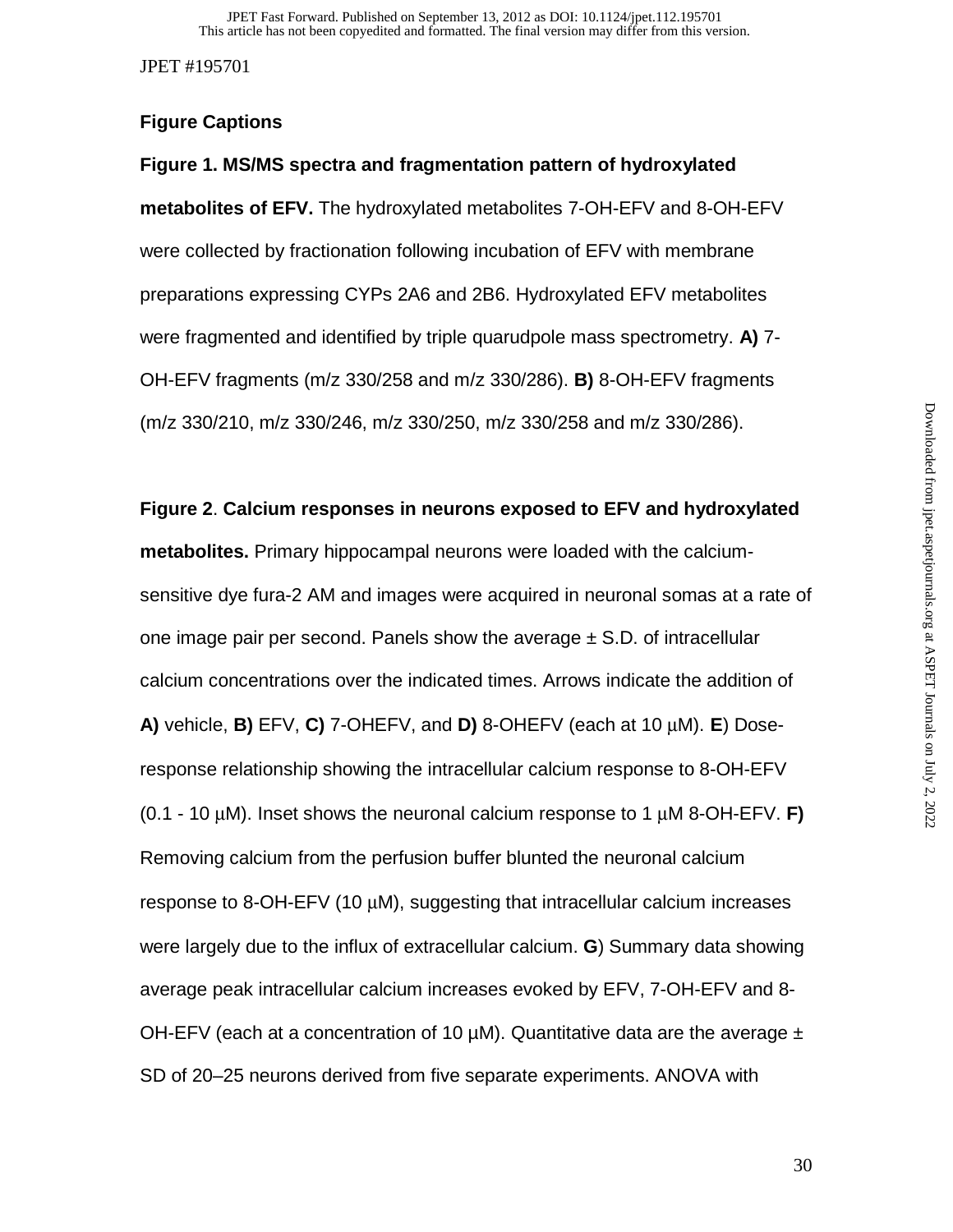Tukey's *post hoc* comparisons. \*\*\* =  $p < 0.001$  compared with control;  $\# \# \# = p <$ 0.001 compared with 8-OHEFV.

# **Figure 3**. **8-OH-EFV-evoked calcium increases neurons involves voltage operated calcium channels and purinergic receptors**. The source of 8-OH-EFV-evoked calcium influx in neurons was determined using pharmacological inhibitors to block specific calcium permeable channels. Panels show the average  $\pm$  SD of intracellular calcium concentration over the indicated time. Arrows indicate the addition of 8-OH-EFV (1 μM) in neurons treated with **(A)**  vehicle, **(B)** the NMDA antagonist MK-801 (10 µM), **C)** the AMPA receptor blocker NBQX (10 µM), **D)** the general purinergic receptor antagonists suramine (100 µM), or **E)** PPADS (10 µM), **F)** the voltage operated calcium channel antagonist nifedipine (10 µM), and **G)** combination of PPADS and nifedipine. **H)** Summary data of average peak intracellular calcium increases for the indicated experimental conditions. Quantitative data are the average  $\pm$  SD of 20–25 neurons from five separate experiments. ANOVA with Tukey's *post hoc*  comparisons.  $* = p < 0.05$ ;  $** = p < 0.01$  compared with control.

## **Figure 4**. **Dose effects of EFV, 7-OH-EFV and 8-OH-EFV on neuronal**

**survival.** Neurons were incubated with EFV, 7-OH-EFV and 8-OH-EFV (0.01 - 10 μM) for 24 h and the number of nuclei with apoptotic morphology were quantified. **A)** Representative images of primary neurons for the indicated experimental conditions labeled with Hoescht33342 (1 μM). This dye labels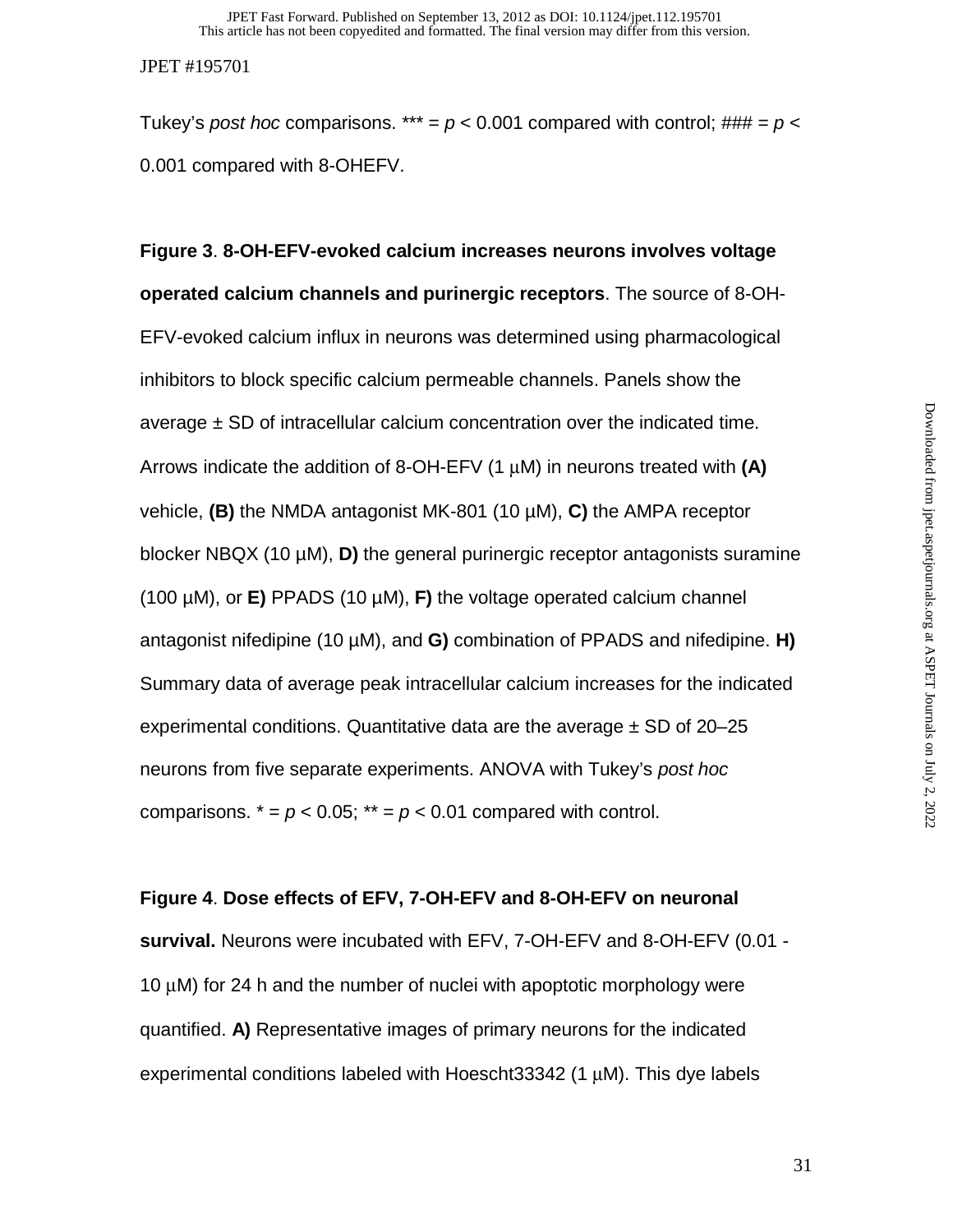chromatin and appears diffuse in healthy nuclei and appears condensed or fragmented (arrows indicate examples) in apoptotic nuclei. **B)** Dose-response survival curves for EFV (circles, continuous line), 7-OHEFV (squares, dotted line), and 8-OHEFV (triangles, dashed line). Each compound decreased neuronal survival in a dose dependent manner, with 8-OH-EFV showing the most potent effects on neuronal survival at each dose tested. Inset shows the main effect of 8-OH-EFV compared with EFV (One-way ANOVA; p < 0.0001). **C)** Neuronal apoptosis elicited by 8-OH-EFV (100 nM) was not prevented by the purinergic receptor antagonist PPADS (10 μM), but was reversed by the voltage operated calcium channel antagonist nifedipine (10 μM). The combination of PPADS and nifedipine showed a neuroprotective effect similar to nifedipine alone. Data represent the average  $\pm$  S.D. of 200 cells from a total of three separate experiments per condition. ANOVA with Tukey's *post hoc* comparisons. \*\*\*  $= p < 0.001$ , \*\*  $= p < 0.01$  compared with control,  $\# = p < 0.05$  compared with 8-OH-EFV.

**Figure 5. Dose effects of EFV, 7-OH-EFV and 8-OH-EFV on dendritic spines.** Neurons were treated for 24 h with the indicated concentrations of EFV, 7-OH-EFV, or 8-OH-EFV and dendritic spines were visualized by labeling F-actin with a fluorescent phalloidin. **A)** Micrographs showing the loss of dendritic spines in neurons treated with the indicated concentrations of EFV, 7-OH-EFV and 8-OH-EFV. Arrows indicate examples of spines. Scale bar indicates 5 μm. Quantitative analysis shows that 8-OH-EFV damages dendritic spines at a lower dose (10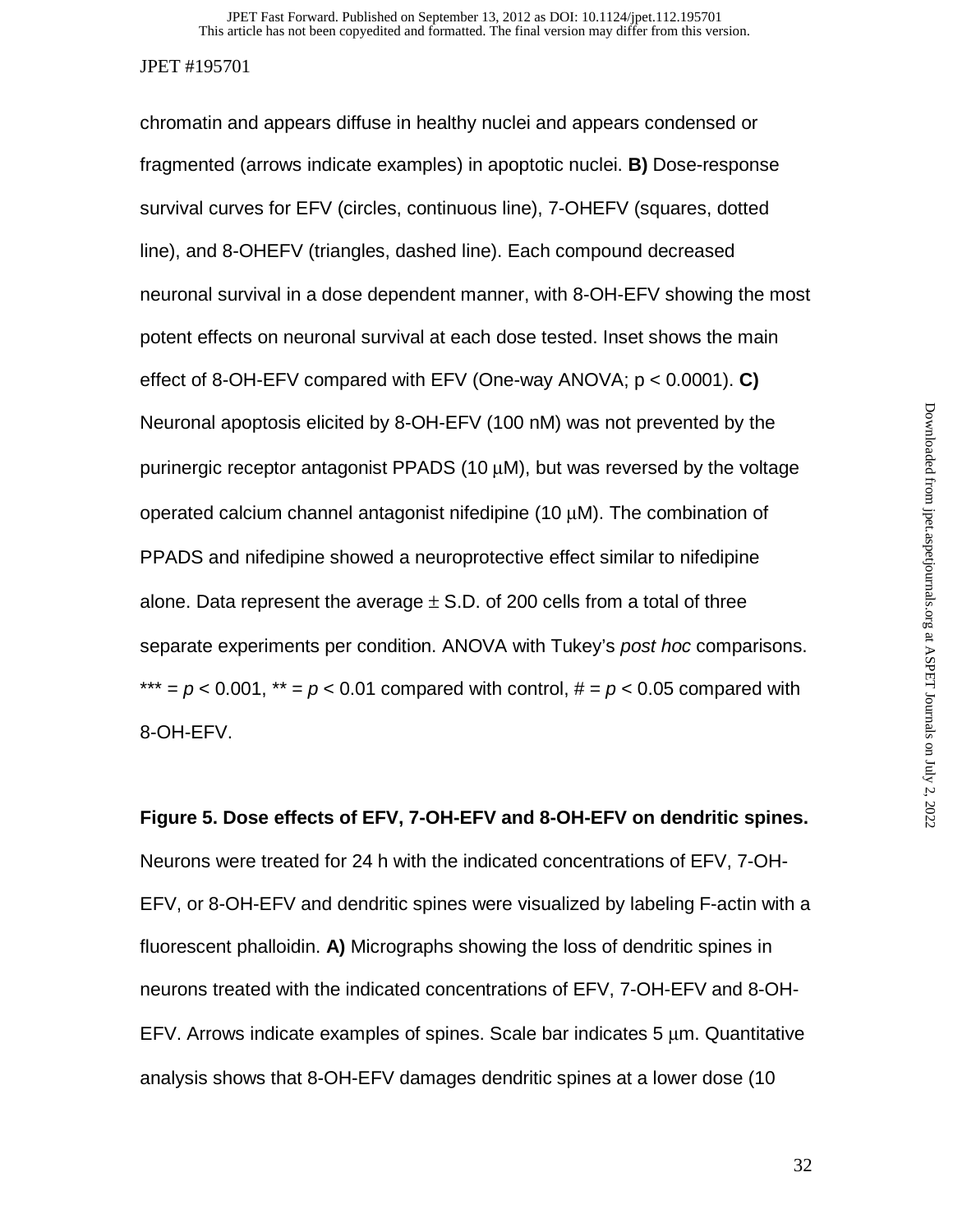nM) compared with EFV or 7-OH-EFV. **B)** Example micrographs showing dendrites and dendritic spines following exposures for 24 h to vehicle (control), 8- OH-EFV (100 nM), alone or in combination with the general purinergic receptor antagonist PPADS (10 μM), the L-type voltage operated calcium channel antagonist nifedipine (10 μM), or both drugs combined. Summary data shows that nifedipine, but not PPADS effectively protects dendritic spines from 8-OH-EFV-induced damage. Quantitative data are the average  $\pm$  S.D. of the number of dendritic spines from a total of 10 different neurons in each of 3 independent experiments per condition. ANOVA with Tukey's *post hoc* comparisons. \*\*\* = *p* < 0.001,  $^{**} = p < 0.01$  compared with control,  $\# \# \# = p < 0.001$ ,  $\# = p < 0.05$ compared with 8-OH-EFV.

**Figure 6. Concentrations of EFV and 8-OH-EFV in plasma and CSF.** Matched plasma and CSF samples were collected from 13 subjects taking cART regimens that contained EFV. Concentrations of EFV and 8-OH-EFV in **A)** plasma and **B)** CSF are shown for each subject. Cross bars indicates median concentrations.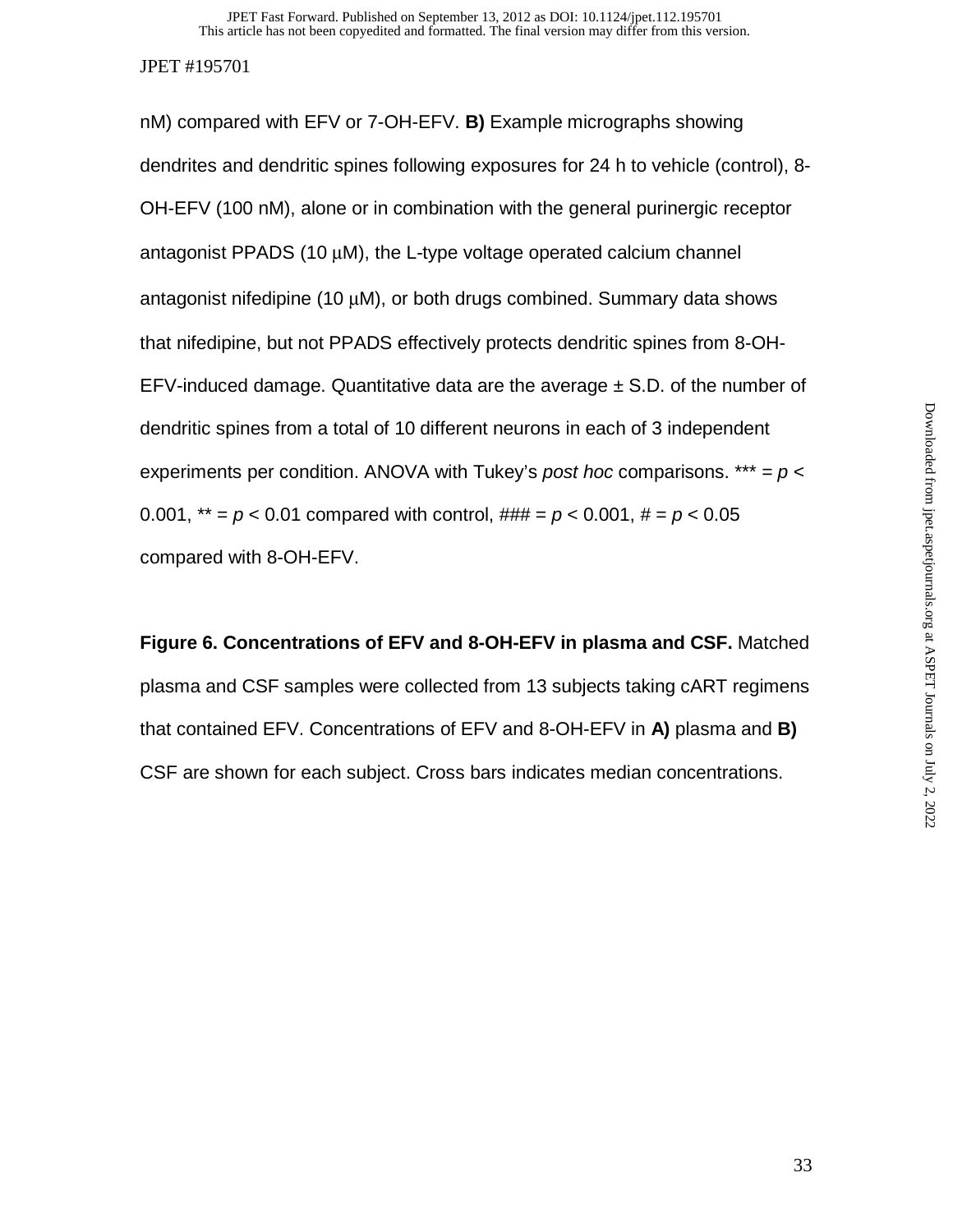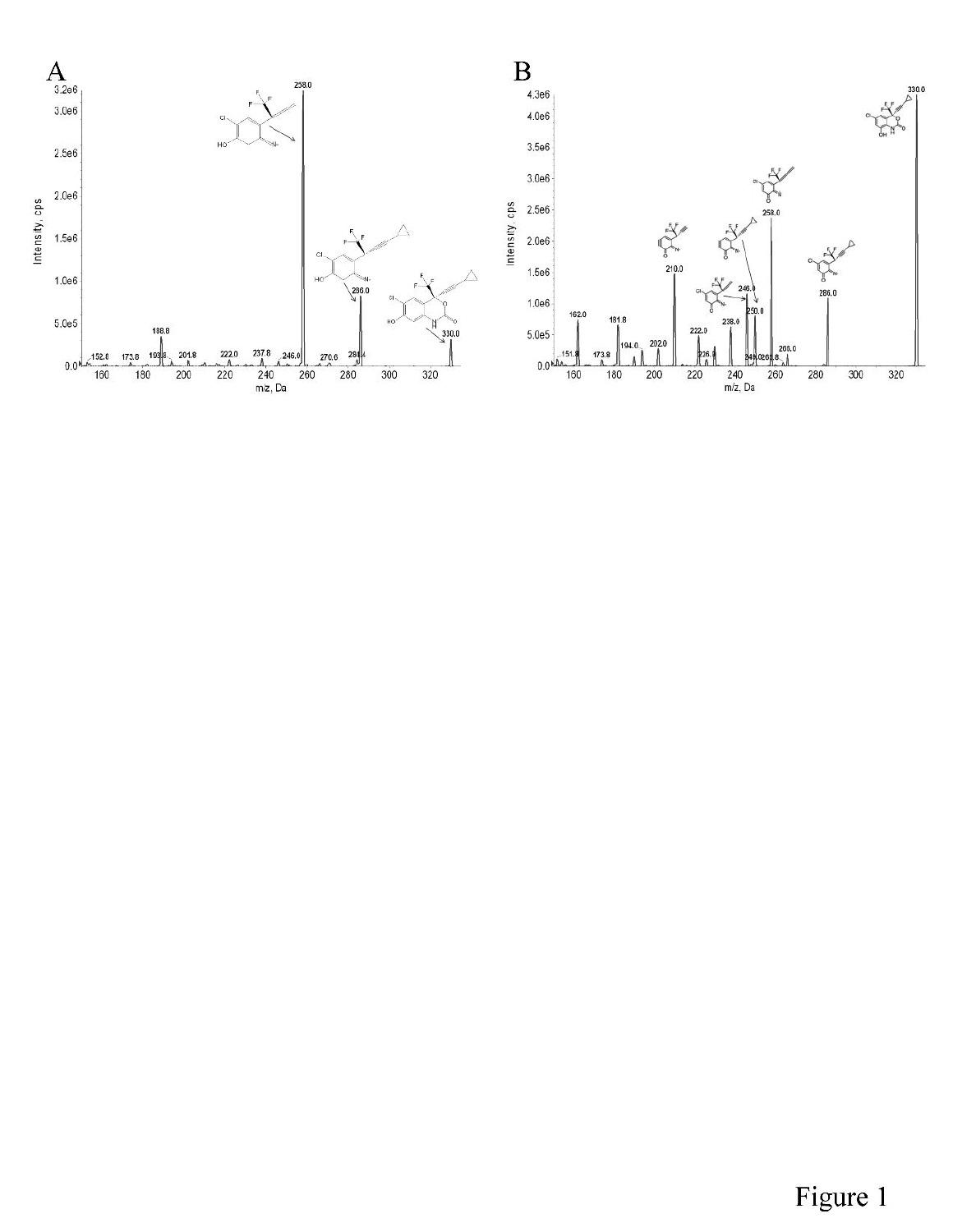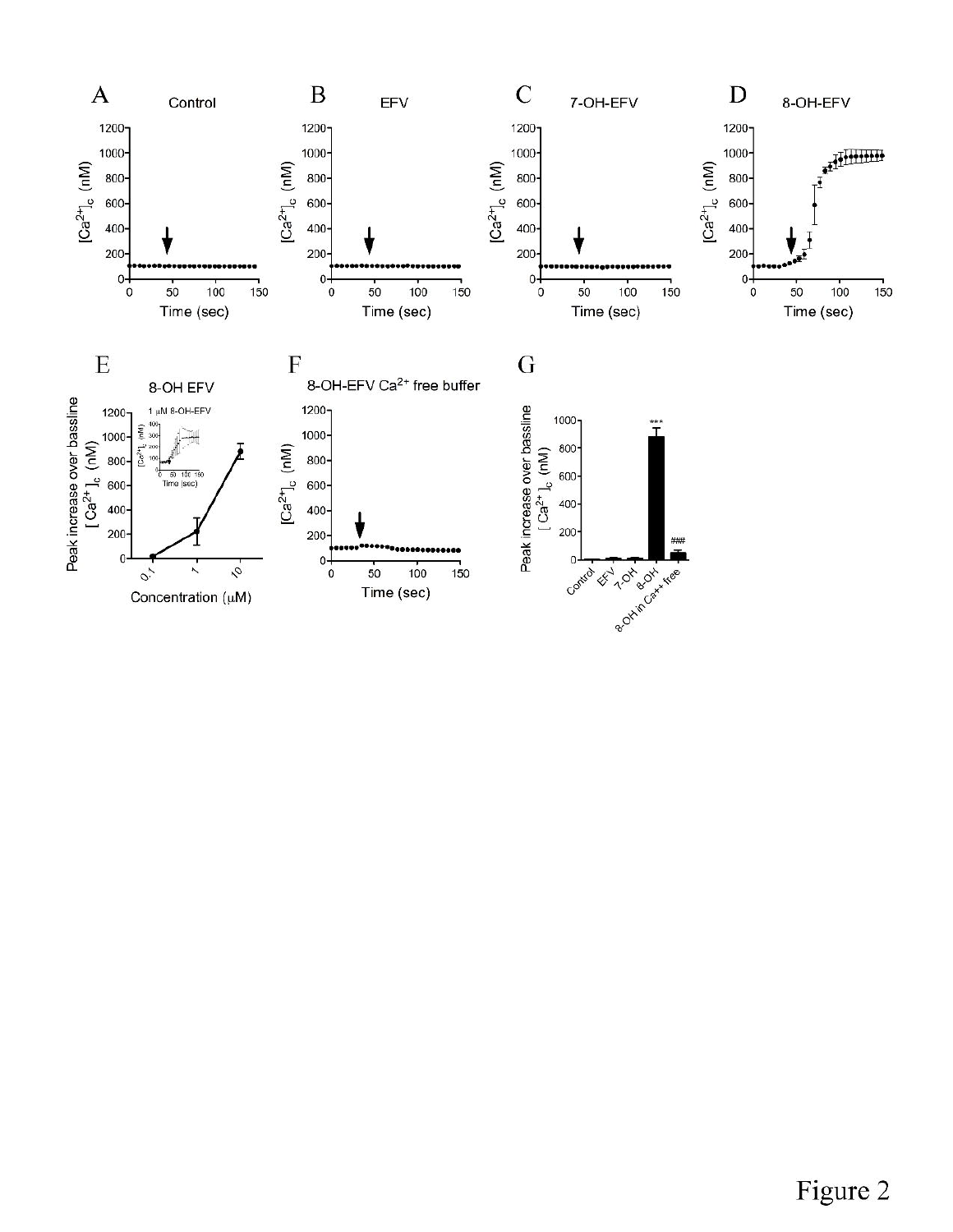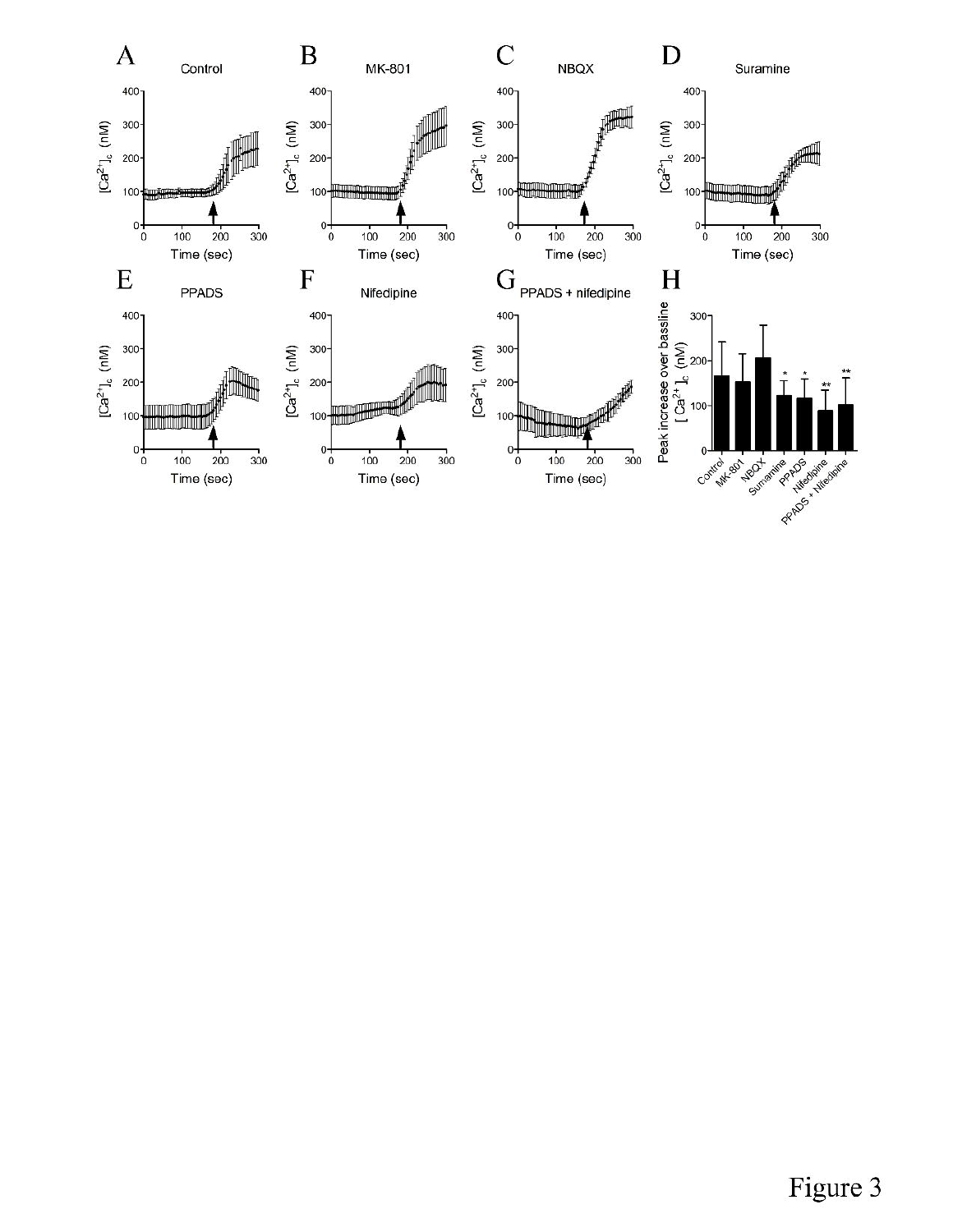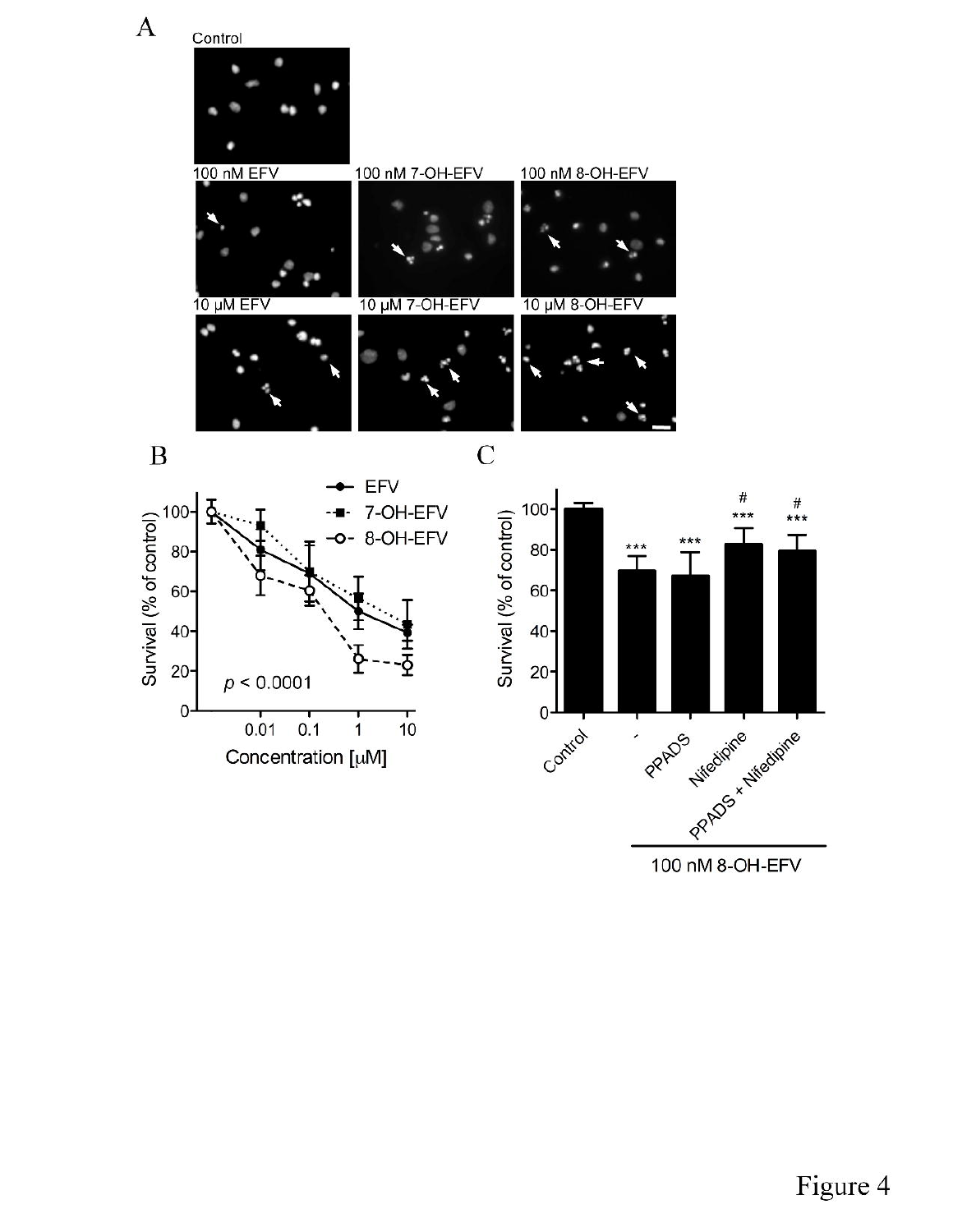